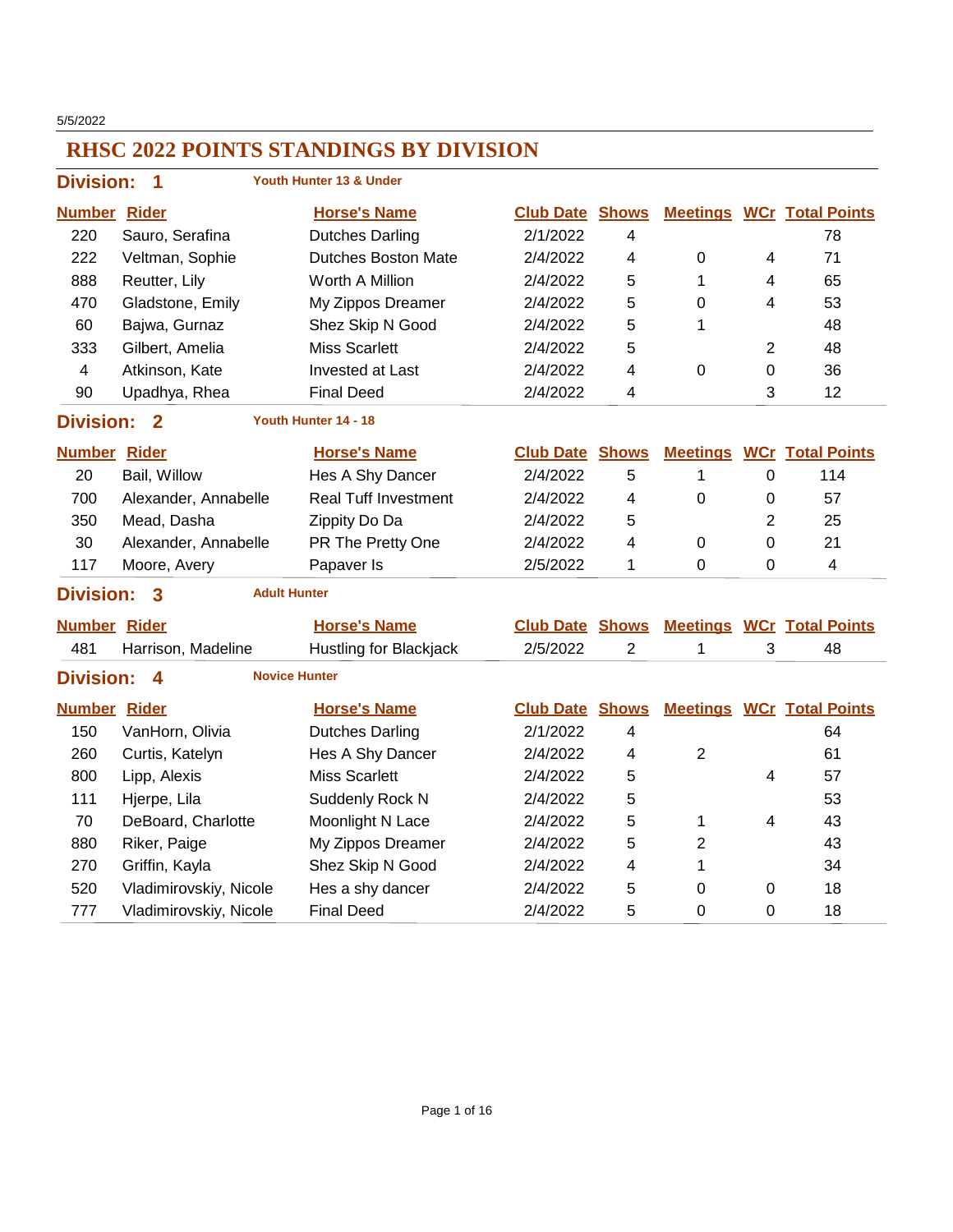#### **RHSC 2022 POINTS STANDINGS BY DIVISION Division: 5 Number Rider Horse's Name Club Date Total Points Shows Meetings WCr Open Hunter** 100 Jonina608s, Ava Moonlight N Lace 2/4/2022 5 116 200 Ward, Amie Zippity Do Da 2/4/2022 5 1 12 94 909 Wisenbaker, Emma Dutches Boston Mate 2/4/2022 4 2 2 67 4 Atkinson, Kate Invested at Last 2/4/2022 4 0 0 28 250 Paige, Hailey Final Deed 2/4/2022 5 6 13 241 Boggs, Molly Joe Masquerade 2/4/2022 1 1 0 6 481 Harrison, Madeline Hustling for Blackjack 2/5/2022 2 1 3 6 490 Paige, Hailey **Real Tuff investment** 2/4/2022 5 0 6 4 **Division: 6 Number Rider Horse's Name Club Date Total Points Shows Meetings WCr Youth 13 & Under Western** 120 Melo, Melina Shez Skip N Good 2/4/2022 5 0 4 131 755 Appenfelder, Kayley My Zippos Dreamer 2/4/2022 5 1 108 480 Schweitzer, Braylin Ms Scarletts Dutchman 2/4/2022 5 1 106 10 Veltman, Sophie Dutches Darling  $2/4/2022$  4 0 4 68 4 Atkinson, Kate Invested at Last 2/4/2022 4 0 0 47 155 Laszlo, Timothy 2/ipp 2/4/2022 5 1 2 24 **Division: 7 Number Rider Horse's Name Club Date Total Points Shows Meetings WCr Youth 14 - 18 Western** 955 Parsons, Caroline Suddenly Rock N 2/4/2022 5 1 3 112 180 Davis, Ally Dutches Boston Mate 2/1/2022 4 1 96 50 Kula, Jordan Zippity Do Da 2/1/2022 4 1 8 89 360 Bolt, Elizabeth Hes A Shy Dancer 2/1/2022 1 1 1 43 **Division: 8 Number Rider Horse's Name Club Date Total Points Shows Meetings WCr Adult Western** 481 Harrison, Madeline Hustling for Blackjack 2/5/2022 2 1 3 55 300 Houston, Hannah PR The Pretty One  $2/4/2022$  2 1 2 50 545 Almond, Pamela KM Mr Smooth Bo  $\frac{2}{4}$  22 4 2 0 23 **Division: 9 Number Rider Horse's Name Club Date Total Points Shows Meetings WCr Novice Western** 155 Laszlo, Timothy Zipp 2/4/2022 5 1 2 31 133 O'Brien, AnnaCate No Lookin Back 2/5/2022 1 1 0 23 445 Alls, Darlene A Good Pulse 1/23/2022 2 0 0 21 156 Thomas, Dustin Jasmin 2/4/2022 5 1 0 4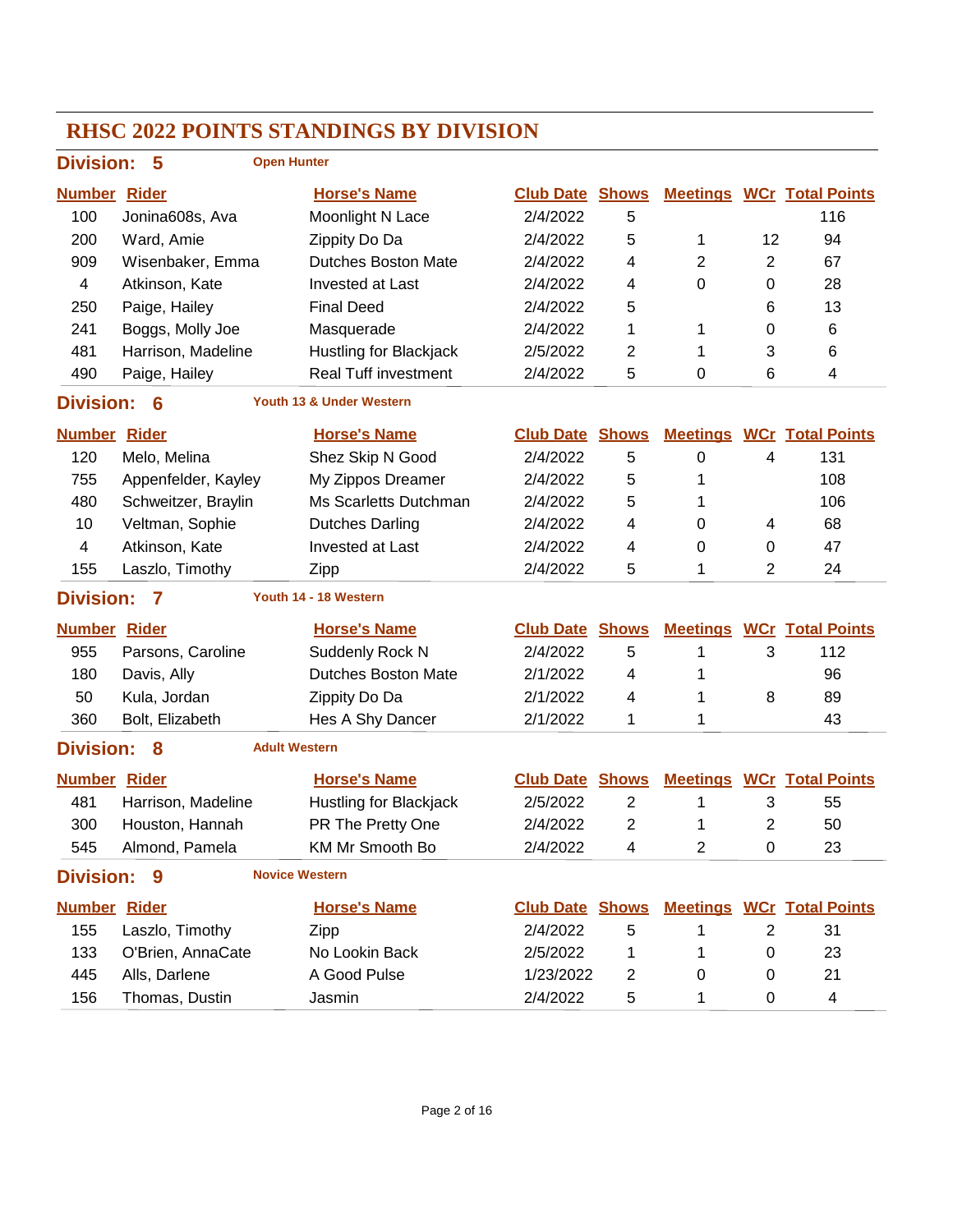|                     |                    |                     | <b>RHSC 2022 POINTS STANDINGS BY DIVISION</b> |                  |                          |                 |                |                         |
|---------------------|--------------------|---------------------|-----------------------------------------------|------------------|--------------------------|-----------------|----------------|-------------------------|
| <b>Division:</b>    | 10                 | <b>Open Western</b> |                                               |                  |                          |                 |                |                         |
| <b>Number Rider</b> |                    |                     | <b>Horse's Name</b>                           | <b>Club Date</b> | <b>Shows</b>             | <b>Meetings</b> |                | <b>WCr</b> Total Points |
| 652                 | Brecht, Lynn       |                     | Zipp                                          | 2/4/2022         | 4                        | 1               | $\overline{2}$ | 107                     |
| 156                 | Thomas, Dustin     |                     | Jasmin                                        | 2/4/2022         | 5                        | 1               | $\Omega$       | 103                     |
| 4                   | Atkinson, Kate     |                     | Invested at Last                              | 2/4/2022         | 4                        | 0               | 0              | 60                      |
| 545                 | Almond, Pamela     |                     | <b>KM Mr Smooth Bo</b>                        | 2/4/2022         | 4                        | $\overline{2}$  | $\mathbf 0$    | 22                      |
| <b>Division:</b>    | 11                 |                     | <b>Beginner English</b>                       |                  |                          |                 |                |                         |
| <b>Number Rider</b> |                    |                     | <b>Horse's Name</b>                           | <b>Club Date</b> | <b>Shows</b>             | <b>Meetings</b> |                | <b>WCr</b> Total Points |
| 500                 | Roland, Brynn      |                     | Suddenly Rock N                               | 2/4/2022         | 5                        |                 | 4              | 111                     |
| 40                  | Holcombe, Hayden   |                     | Worth A Million                               | 2/4/2022         | 5                        | 1               |                | 82                      |
| 262                 | Bajwa, Sidak       |                     | Ms Scarletts Dutchman                         | 2/4/2022         | 5                        | 1               |                | 71                      |
| 913                 | Norris, Bailey     |                     | <b>Scouting Talent</b>                        | 2/17/2022        | 4                        | 0               | $\Omega$       | 23                      |
| 911                 | Nunn, Miles        |                     | Orions Storm                                  | 2/5/2022         | 1                        | 0               | 0              | 5                       |
| <b>Division:</b>    | 12                 |                     | <b>Beginner Western</b>                       |                  |                          |                 |                |                         |
| <b>Number Rider</b> |                    |                     | <b>Horse's Name</b>                           | <b>Club Date</b> | <b>Shows</b>             | <b>Meetings</b> |                | <b>WCr</b> Total Points |
| 444                 | Kruger, Kaitlyn    |                     | Hes A Shy Dancer                              | 2/4/2022         | $\overline{\mathcal{A}}$ | 1               |                | 90                      |
| 80                  | Holland, Cora      |                     | <b>Dutches Darling</b>                        | 2/4/2022         | 5                        | $\overline{2}$  | 4              | 80                      |
| 155                 | Laszlo, Timothy    |                     | Zipp                                          | 2/4/2022         | 5                        | 1               | 2              | 38                      |
| <b>Division:</b>    | 13                 | <b>Ranch Horse</b>  |                                               |                  |                          |                 |                |                         |
| <b>Number Rider</b> |                    |                     | <b>Horse's Name</b>                           | <b>Club Date</b> | <b>Shows</b>             | <b>Meetings</b> |                | <b>WCr</b> Total Points |
| 651                 | Lightcap, Michelle |                     | A Cash Vantage                                | 2/5/2022         | 3                        | 0               | $\overline{2}$ | 41                      |
| 607                 | Griffin, Lee       |                     | WF Splash The Juice                           | 2/4/2022         | 1                        | 0               | $\mathbf 0$    | 17                      |
| 608                 | Griffin, Wendi     |                     | <b>Caution Lights</b>                         | 2/4/2022         | 1                        | 0               | 0              | 15                      |
| 34                  | Stierle, Missy     |                     | <b>JDs Mercy</b>                              | 4/28/2022        | 1                        | 0               | $\mathbf 0$    | 12                      |
| 143                 | Duffy, Janet       |                     | Maverick                                      | 2/4/2022         | 2                        | 2               | $\Omega$       | 11                      |
| 112                 | Stierle, Missy     |                     | Rocket                                        | 4/28/2022        | 1                        | 0               | 0              | 5                       |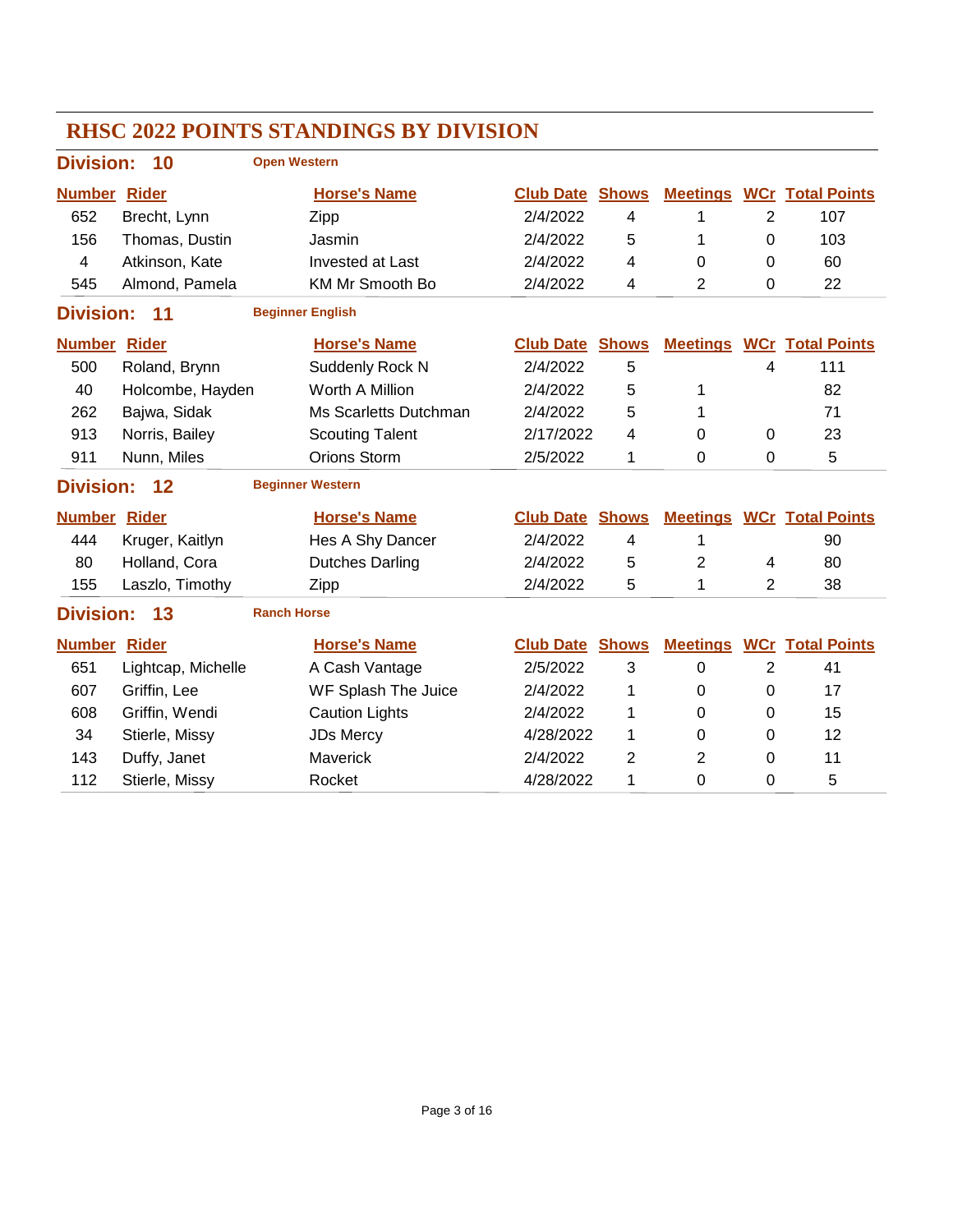**Beginner on the Flat, 11 & Under**

### **Division: 20 Number Rider Horse's Name Club Date Total Points Shows Meetings WCr** Beasley, Anna Over the moon 2/9/2022 4 0 2 48 Ritz, Renae Peanut Pony 2/5/2022 5 0 2 47 Sovie, Brooklyn Rocky Road 2/5/2022 4 0 0 42 179 Langa, Emma Lucy in the Sky 1/29/2022 5 0 0 37 Kibler, Murphy Sterling 2/5/2022 3 0 0 36 Doiron, Kaley Polly Pocket 2/16/2022 5 0 0 35 Bell, Sophie Zantastic 2/1/2022 5 0 0 31 Auensen, Avery Torah 2/5/2022 5 0 0 29 Helland, Harper Dutchers Doc 2/15/2022 4 0 2 24 Harris, Rachel Incognito 2/19/2022 4 0 0 20 Jarvis, Haley Catch me if U Can 2/19/2022 5 0 8 20 Webb, Aubree Peanut Pony 2/4/2022 5 0 0 19 Tucker, Addison Be Mine 3/19/2022 4 0 0 12 89 Dubois, Raelyn Catch and Release 2/2/2022 4 0 2 10 Baccala, Chloe Scouting Talent 3/19/2022 3 0 0 9 Colbaugh, Audrey Gigi 2/5/2022 4 0 0 8 McCormack, Nola Sweet Disaster 2/4/2022 2 0 0 8 White, Jessie There U Have it 1/25/2022 5 0 0 8 287 Adams, Sophie Sweet Disaster 2/4/2022 5 0 0 7 Guidry, Juliet Taraka 12/27/202 5 0 0 7 16 Johns, River **Tamis morning Grace** 1/7/2022 4 1 8 7 Auensen, Avery Orchard Hills Louie 2/5/2022 5 0 0 6 Ruehman, Caetyln Sparkle and Shine 2/4/2022 5 1 2 6 Norris, Bailey Rocky Rockstar 2/17/2022 4 0 0 4 172 Obermeyer, Leah My true love 2/5/2022 5 0 0 3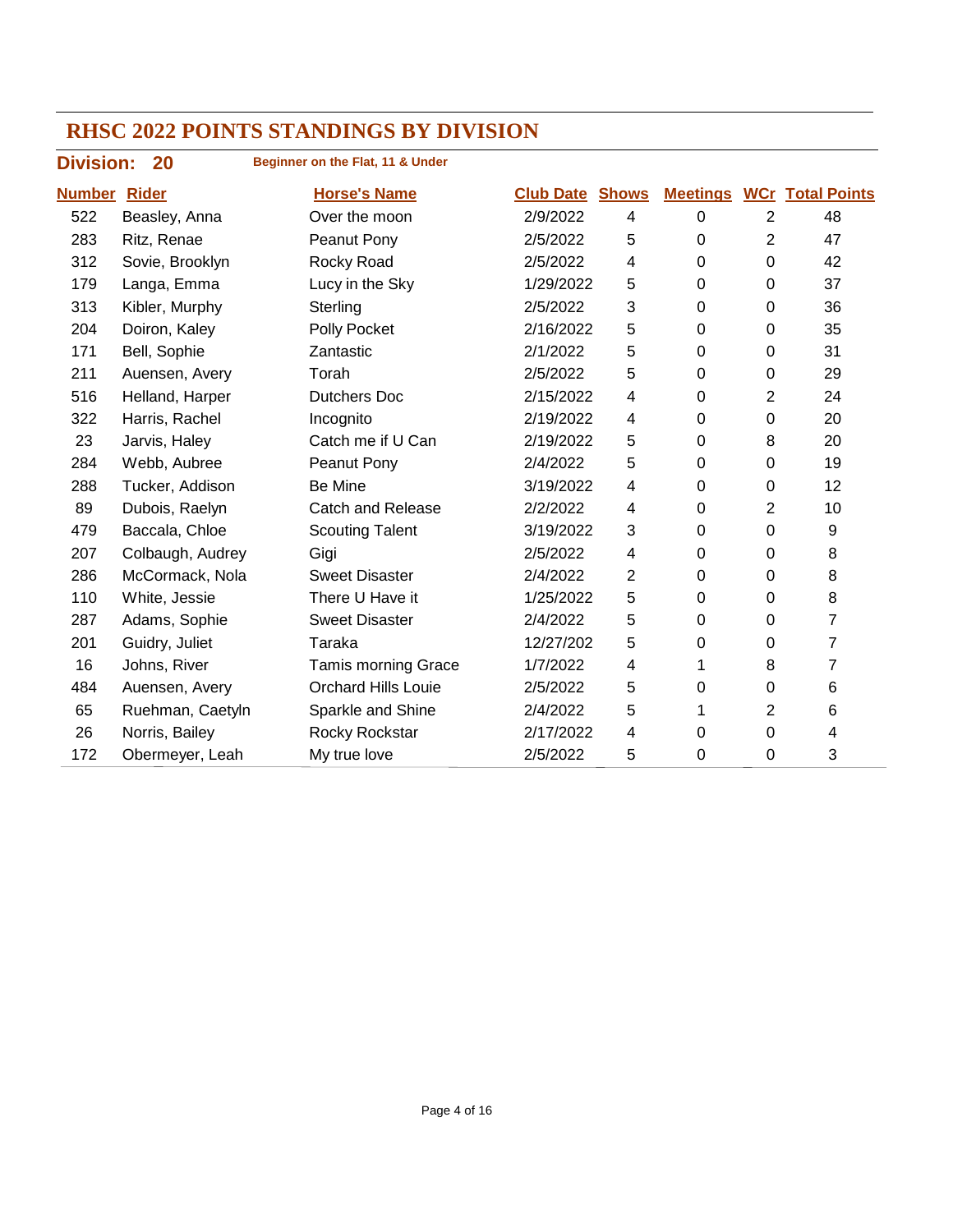| <b>Division:</b>    | 21                 | <b>Walk / Trot Ground Poles:</b>              |                        |                |                |                |                                  |
|---------------------|--------------------|-----------------------------------------------|------------------------|----------------|----------------|----------------|----------------------------------|
| <b>Number Rider</b> |                    | <b>Horse's Name</b>                           | <b>Club Date Shows</b> |                |                |                | <b>Meetings WCr Total Points</b> |
| 284                 | Webb, Aubree       | Peanut Pony                                   | 2/4/2022               | 5              | $\mathbf 0$    | 0              | 49                               |
| 201                 | Guidry, Juliet     | Taraka                                        | 12/27/202              | 5              | $\mathbf 0$    | 0              | 44                               |
| 313                 | Kibler, Murphy     | Sterling                                      | 2/5/2022               | 3              | $\mathbf 0$    | 0              | 40                               |
| 498                 | West, Riley        | Hula Girl                                     | 3/19/2022              | 3              | $\mathbf 0$    | $\mathbf 0$    | 34                               |
| 316                 | Cleveland, caitlin | Southern sweetheart                           | 2/5/2022               | 4              | 0              | 0              | 23                               |
| 317                 | Dawkins, Dianne    | <b>Hula Girl</b>                              | 2/5/2022               | 1              | 0              | $\mathbf 0$    | 21                               |
| 207                 | Colbaugh, Audrey   | Gigi                                          | 2/5/2022               | 4              | 0              | $\mathbf 0$    | 11                               |
| 26                  | Norris, Bailey     | Rocky Rockstar                                | 2/17/2022              | 4              | 0              | 0              | 6                                |
| 479                 | Baccala, Chloe     | <b>Scouting Talent</b>                        | 3/19/2022              | 3              | $\mathbf 0$    | $\mathbf 0$    | 5                                |
| 210                 | Scanlan, Coraline  | <b>Buttercup</b>                              | 1/3/2022               | 5              | 2              | 3              | 4                                |
| 287                 | Adams, Sophie      | <b>Sweet Disaster</b>                         | 2/4/2022               | 5              | $\mathbf 0$    | $\mathbf 0$    | 3                                |
| 484                 | Auensen, Avery     | <b>Orchard Hills Louie</b>                    | 2/5/2022               | 5              | 0              | 0              | 3                                |
| 110                 | White, Jessie      | There U Have it                               | 1/25/2022              | 5              | $\mathbf 0$    | $\mathbf 0$    | 3                                |
| 136                 | Davidson, Annalee  | for Pete's Sake                               | 2/5/2022               | 1              | 0              | $\overline{0}$ | 1                                |
| 322                 | Harris, Rachel     | Incognito                                     | 2/19/2022              | 4              | 0              | 0              | 1                                |
| <b>Division:</b>    | 22                 | <b>Green Horse/Rider Walk/Trot Crossrails</b> |                        |                |                |                |                                  |
| <b>Number Rider</b> |                    | <b>Horse's Name</b>                           | <b>Club Date Shows</b> |                |                |                | <b>Meetings WCr Total Points</b> |
| 312                 | Sovie, Brooklyn    | Rocky Road                                    | 2/5/2022               | 4              | $\mathbf 0$    | $\mathbf 0$    | 45                               |
| 522                 | Beasley, Anna      | Over the moon                                 | 2/9/2022               | 4              | $\mathbf 0$    | 2              | 39                               |
| 23                  | Jarvis, Haley      | Catch me if U Can                             | 2/19/2022              | 5              | $\mathbf 0$    | 8              | 33                               |
| 110                 | White, Jessie      | There U Have it                               | 1/25/2022              | 5              | $\mathbf 0$    | $\mathbf 0$    | 20                               |
| 516                 | Helland, Harper    | <b>Dutchers Doc</b>                           | 2/15/2022              | 4              | $\mathbf 0$    | $\overline{2}$ | 14                               |
| 286                 | McCormack, Nola    | <b>Sweet Disaster</b>                         | 2/4/2022               | $\overline{2}$ | 0              | $\mathbf 0$    | 11                               |
| 288                 | Tucker, Addison    | Be Mine                                       | 3/19/2022              | 4              | 0              | 0              | 6                                |
| 519                 | Helland, Ava       | Here comes trouble                            | 2/15/2022              | 4              | $\Omega$       | 0              | 5                                |
| 210                 | Scanlan, Coraline  | <b>Buttercup</b>                              | 1/3/2022               | 5              | $\overline{2}$ | 3              | 4                                |
| 152                 | Smith, Skylar      | Jeez Louise                                   | 2/4/2022               | 3              | $\mathbf 0$    | 0              | 3                                |
| 89                  | Dubois, Raelyn     | <b>Catch and Release</b>                      | 2/2/2022               | 4              | 0              | $\overline{2}$ | $\overline{2}$                   |

309 Angel, Kansas 300030659-Night Mission 2/19/2022 1 0 0 1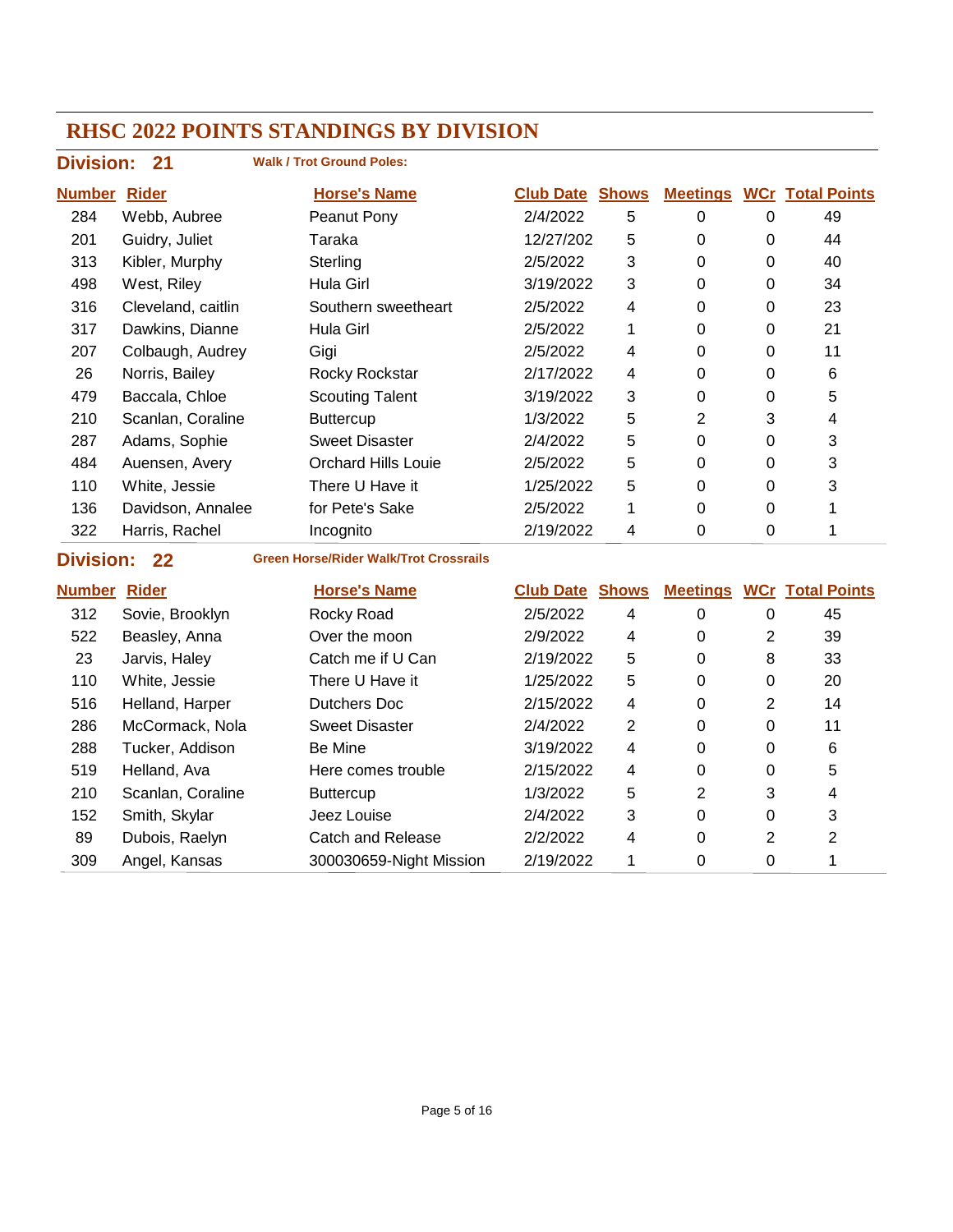| <b>Division: 23</b>  |                  | <b>Beginner Crossrails, 11 &amp; Under</b> |                        |   |                 |          |                         |
|----------------------|------------------|--------------------------------------------|------------------------|---|-----------------|----------|-------------------------|
| <u>Number</u>        | <b>Rider</b>     | <b>Horse's Name</b>                        | <b>Club Date Shows</b> |   | <b>Meetings</b> |          | <b>WCr</b> Total Points |
| 179                  | Langa, Emma      | Lucy in the Sky                            | 1/29/2022              | 5 | 0               | 0        | 51                      |
| 204                  | Doiron, Kaley    | Polly Pocket                               | 2/16/2022              | 5 | 0               | 0        | 44                      |
| 68                   | Smith, Evelyn    | Sunshine and Whiskey                       | 2/4/2022               | 5 | 2               | 3        | 40                      |
| 211                  | Auensen, Avery   | Torah                                      | 2/5/2022               | 5 | 0               | 0        | 35                      |
| 283                  | Ritz, Renae      | Peanut Pony                                | 2/5/2022               | 5 | 0               | 2        | 34                      |
| 65                   | Ruehman, Caetyln | Sparkle and Shine                          | 2/4/2022               | 5 |                 | 2        | 24                      |
| 172                  | Obermeyer, Leah  | My true love                               | 2/5/2022               | 5 | 0               | 0        | 21                      |
| 47                   | Beta, Ella       | Peyton                                     | 2/5/2022               | 1 | 0               | 0        | 10                      |
| 171                  | Bell, Sophie     | Zantastic                                  | 2/1/2022               | 5 | 0               | 0        | 9                       |
| 322                  | Harris, Rachel   | Incognito                                  | 2/19/2022              | 4 | $\Omega$        | 0        | 4                       |
| 288                  | Tucker, Addison  | Be Mine                                    | 3/19/2022              | 4 | 0               | $\Omega$ | 3                       |
| 521                  | Thompson, Maddie | Mufasa                                     | 2/3/2022               | 4 | 0               | 2        |                         |
| <b>Districtor</b> 04 |                  | <b>Deginner on the Elat 19.8 Over</b>      |                        |   |                 |          |                         |

# **Division: 24**

**Beginner on the Flat, 12 & Over**

| <b>Number</b> | <b>Rider</b>       | <b>Horse's Name</b>         | <b>Club Date</b> | <b>Shows</b> | <b>Meetings</b> |   | <b>WCr Total Points</b> |
|---------------|--------------------|-----------------------------|------------------|--------------|-----------------|---|-------------------------|
| 311           | Cassa, Clara       | Lemieux                     | 2/5/2022         | 4            | $\Omega$        | 0 | 48                      |
| 323           | Tortorice, Ella    | Good Fella                  | 2/19/2022        | 4            | $\Omega$        | 0 | 44                      |
| 103           | Johnson, Madison   | For Your Consideration      | 2/4/2022         | 5            | 2               | 2 | 43                      |
| 177           | Caldwell, Bailey   | My true love                | 2/4/2022         | 5            | $\Omega$        | 0 | 36                      |
| 498           | West, Riley        | Hula Girl                   | 3/19/2022        | 3            | 0               | 0 | 31                      |
| 176           | Bell, Kinley       | Zantastic                   | 2/1/2022         | 5            | 0               | 0 | 26                      |
| 317           | Dawkins, Dianne    | Hula Girl                   | 2/5/2022         | 1            | $\Omega$        | 0 | 21                      |
| 316           | Cleveland, caitlin | Southern sweetheart         | 2/5/2022         | 4            | $\Omega$        | 0 | 17                      |
| 280           | Turner, Katherine  | Learning to fly             | 2/4/2022         | 3            | $\Omega$        | 0 | 13                      |
| 282           | Kolb, Sophia       | Peanut Pony                 | 2/4/2022         | 2            | 0               | 0 |                         |
| 610           | Hataway, Kaleigh   | Unknown                     | 3/19/2022        | 4            | 0               | 0 | 5                       |
| 63            | Johnson, Madison   | Insider Trading             | 2/4/2022         | 1            | 0               | 0 | 3                       |
| 386           | Moore, Hayley      | <b>Tbar Superstar</b>       | 2/5/2022         | 4            | $\Omega$        | 0 | $\overline{2}$          |
| 218           | Murphree, Alexa    | <b>Hesa Tuff Impression</b> | 2/1/2022         | 1            | 0               | 0 |                         |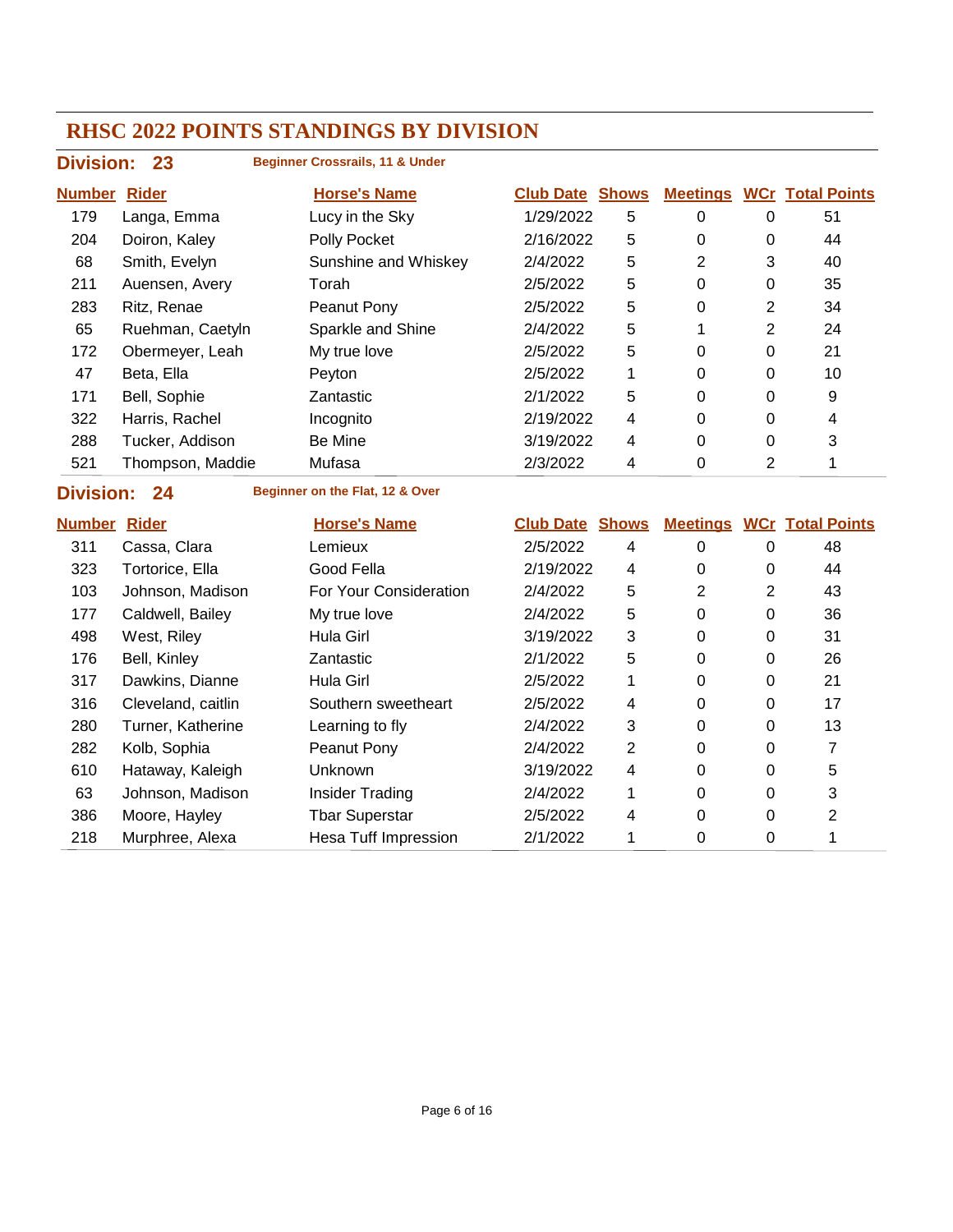| <b>Division:</b> | 25                | <b>Beginner Crossrails, 12-17</b> |                        |   |   |   |                                  |
|------------------|-------------------|-----------------------------------|------------------------|---|---|---|----------------------------------|
| <b>Number</b>    | <u>Rider</u>      | <b>Horse's Name</b>               | <b>Club Date Shows</b> |   |   |   | <b>Meetings WCr Total Points</b> |
| 177              | Caldwell, Bailey  | My true love                      | 2/4/2022               | 5 | 0 | 0 | 47                               |
| 386              | Moore, Hayley     | <b>Tbar Superstar</b>             | 2/5/2022               | 4 | 0 | 0 | 42                               |
| 323              | Tortorice, Ella   | Good Fella                        | 2/19/2022              | 4 | 0 | 0 | 37                               |
| 285              | Cotto, Carrianna  | <b>Sweet Disaster</b>             | 3/19/2022              | 5 | 0 | 0 | 14                               |
| 280              | Turner, Katherine | Learning to fly                   | 2/4/2022               | 3 | 0 | 0 | 14                               |
| 282              | Kolb, Sophia      | Peanut Pony                       | 2/4/2022               | 2 | 0 | 0 | 13                               |
| 218              | Murphree, Alexa   | <b>Hesa Tuff Impression</b>       | 2/1/2022               | 1 | 0 | 0 | 12                               |
| 176              | Bell, Kinley      | Zantastic                         | 2/1/2022               | 5 | 0 | 0 |                                  |
| 286              | McCormack, Nola   | <b>Sweet Disaster</b>             | 2/4/2022               | 2 | 0 | 0 | 5                                |
|                  |                   |                                   |                        |   |   |   |                                  |

**Division: 26 Novice Hunter 18"**

| <b>Number</b> | <b>Rider</b>           | <b>Horse's Name</b>  | <b>Club Date</b> | <b>Shows</b> | <b>Meetings</b> |          | <b>WCr Total Points</b> |
|---------------|------------------------|----------------------|------------------|--------------|-----------------|----------|-------------------------|
| 315           | Robinson, Veronica     | Reynard              | 2/5/2022         | 4            | $\Omega$        |          | 48                      |
| 186           | Thompson, Maddie       | Superstar            | 2/3/2022         | 4            | 0               | 2        | 47                      |
| 175           | Seputis, Lukne         | Lucy in the Sky      | 2/5/2022         | 2            | 2               | 0        | 31                      |
| 311           | Cassa, Clara           | Lemieux              | 2/5/2022         | 4            | 0               | 0        | 30                      |
| 519           | Helland, Ava           | Here comes trouble   | 2/15/2022        | 4            | 0               | 0        | 27                      |
| 68            | Smith, Evelyn          | Sunshine and Whiskey | 2/4/2022         | 5            | 2               | 3        | 27                      |
| 173           | Smallwood, Mayella     | Guinness             | 2/19/2022        | 4            | 2               | 9        | 26                      |
| 87            | Dorner, Sarah          | Big Ben              | 2/5/2022         |              | 0               |          | 16                      |
| 174           | Daniel, Mary Elizabeth | <b>UGA</b>           | 1/1/2022         | 4            |                 | 2        | 8                       |
| 47            | Beta, Ella             | Peyton               | 2/5/2022         |              | 0               | 0        |                         |
| 503           | Dunlop, Lilah          | Steel Magnolia       | 3/19/2022        | 3            | $\Omega$        | 0        |                         |
| 182           | Frank, Emily           | Arkana Veorra        | 2/19/2022        | 1            | 0               | $\Omega$ | 5                       |
| 323           | Tortorice, Ella        | Good Fella           | 2/19/2022        | 4            | 0               | 0        | 4                       |
| 472           | Reeves, Hadley         | Mozel Tov            | 3/19/2022        | 3            | 0               | 0        | 2                       |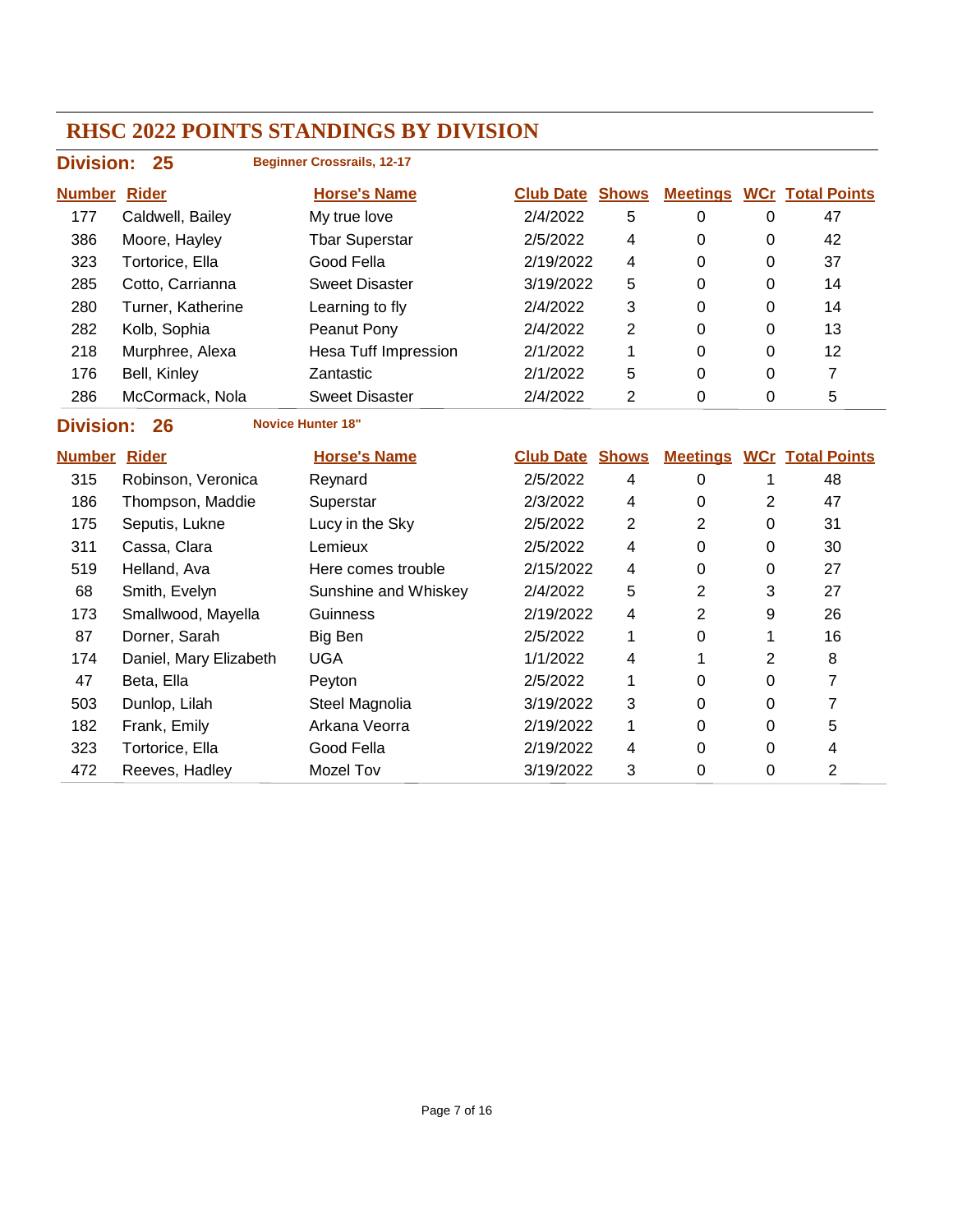|                                                  | <b>Division:</b><br>27<br><b>Green Hunter 18"</b> |                          |                        |                         |                  |                  |                                  |  |  |
|--------------------------------------------------|---------------------------------------------------|--------------------------|------------------------|-------------------------|------------------|------------------|----------------------------------|--|--|
| <b>Number Rider</b>                              |                                                   | <b>Horse's Name</b>      | <b>Club Date Shows</b> |                         |                  |                  | <b>Meetings WCr Total Points</b> |  |  |
| 519                                              | Helland, Ava                                      | Here comes trouble       | 2/15/2022              | $\overline{\mathbf{4}}$ | $\pmb{0}$        | $\pmb{0}$        | 38                               |  |  |
| 324                                              | Doiron, Sadie                                     | Lettuce Ketchup          | 2/16/2022              | 4                       | $\mathbf 0$      | 0                | 36                               |  |  |
| 502                                              | Holloway, Dakota                                  | Hanging' With Mr. Cooper | 3/19/2022              | 3                       | $\pmb{0}$        | 0                | 33                               |  |  |
| 35                                               | Jacobs, Anja                                      | La Zaina                 | 1/5/2022               | 4                       | $\mathbf{2}$     | 8                | 20                               |  |  |
| 951                                              | Scalley, Shannon                                  | Cinco                    | 2/20/2022              | 4                       | 0                | 0                | 20                               |  |  |
| 386                                              | Moore, Hayley                                     | <b>Tbar Superstar</b>    | 2/5/2022               | 4                       | 0                | $\mathbf 0$      | 19                               |  |  |
| 503                                              | Dunlop, Lilah                                     | Steel Magnolia           | 3/19/2022              | 3                       | $\pmb{0}$        | $\pmb{0}$        | 16                               |  |  |
| 46                                               | Kapeesch, Kiah                                    | 1                        | 2/19/2022              | 1                       | $\mathbf 0$      | $\mathbf 0$      | 12                               |  |  |
| 289                                              | Ackles, Kaylan                                    | 300034557-Arsiero        | 2/19/2022              | 3                       | 0                | $\pmb{0}$        | 10                               |  |  |
| 65                                               | Ruehman, Caetyln                                  | Sparkle and Shine        | 2/4/2022               | 5                       | 1                | $\overline{2}$   | 9                                |  |  |
| 290                                              | Donnelly, Bailey                                  | 300034548-Pudgette       | 2/4/2022               | 3                       | $\overline{2}$   | $\mathbf 0$      | 8                                |  |  |
| 429                                              | Kraski, Camryn                                    | Lion's Squire            | 2/4/2022               | 1                       | 0                | 0                | $\overline{7}$                   |  |  |
| 44                                               | Gahl, Elise                                       | <b>Gussied Up</b>        | 2/19/2022              | 5                       | 0                | 0                | 5                                |  |  |
| 323                                              | Tortorice, Ella                                   | Good Fella               | 2/19/2022              | 4                       | $\Omega$         | $\Omega$         | 4                                |  |  |
| <b>Division:</b><br><b>Mini Hunter 18"</b><br>28 |                                                   |                          |                        |                         |                  |                  |                                  |  |  |
|                                                  |                                                   |                          |                        |                         |                  |                  |                                  |  |  |
| <b>Number Rider</b>                              |                                                   | <b>Horse's Name</b>      | <b>Club Date Shows</b> |                         |                  |                  | <b>Meetings WCr Total Points</b> |  |  |
| 186                                              | Thompson, Maddie                                  | Superstar                | 2/3/2022               | $\overline{\mathbf{4}}$ | $\boldsymbol{0}$ | $\overline{2}$   | 36                               |  |  |
| 324                                              | Doiron, Sadie                                     | Lettuce Ketchup          | 2/16/2022              | 4                       | $\pmb{0}$        | $\mathbf 0$      | 31                               |  |  |
| 175                                              | Seputis, Lukne                                    | Lucy in the Sky          | 2/5/2022               | $\overline{c}$          | $\overline{2}$   | $\pmb{0}$        | 23                               |  |  |
| 314                                              | Kallam, Kaylee                                    | Hula Girl                | 2/5/2022               | 3                       | $\mathbf 0$      | 0                | 22                               |  |  |
| 87                                               | Dorner, Sarah                                     | Big Ben                  | 2/5/2022               | 1                       | 0                | 1                | 16                               |  |  |
| 58                                               | Vaughn, Madeline                                  | Poker Face               | 4/30/2022              | 1                       | 0                | $\mathbf 0$      | 15                               |  |  |
| 103                                              | Johnson, Madison                                  | For Your Consideration   | 2/4/2022               | 5                       | $\overline{2}$   | $\overline{2}$   | 14                               |  |  |
| 478                                              | Sherman, SiyKiyahah                               | Allie                    | 2/12/2022              | 3                       | $\mathbf 0$      | $\mathbf 0$      | 14                               |  |  |
| 502                                              | Holloway, Dakota                                  | Hanging' With Mr. Cooper | 3/19/2022              | 3                       | $\Omega$         | 0                | 13                               |  |  |
| 246                                              | Romero, Randal                                    | Leaning to fly           | 2/19/2022              | 4                       | 0                | 0                | 13                               |  |  |
| 472                                              | Reeves, Hadley                                    | Mozel Tov                | 3/19/2022              | 3                       | $\Omega$         | $\Omega$         | 12                               |  |  |
| 227                                              | Helland, Alla                                     | <b>Blues Clues</b>       | 2/15/2022              | 3                       | $\pmb{0}$        | 0                | $\boldsymbol{9}$                 |  |  |
| 173                                              | Smallwood, Mayella                                | Guinness                 | 2/19/2022              | 4                       | $\overline{c}$   | $\boldsymbol{9}$ | 9                                |  |  |
| 495                                              | Barnum, Jaclyn                                    | Hollywood Diamond        | 2/4/2022               | $\overline{2}$          | 3                | $\overline{2}$   | $\overline{7}$                   |  |  |
| 519                                              | Helland, Ava                                      | Here comes trouble       | 2/15/2022              | 4                       | $\pmb{0}$        | $\pmb{0}$        | 5                                |  |  |
| 174                                              | Daniel, Mary Elizabeth                            | <b>UGA</b>               | 1/1/2022               | 4                       | 1                | $\overline{2}$   | 4                                |  |  |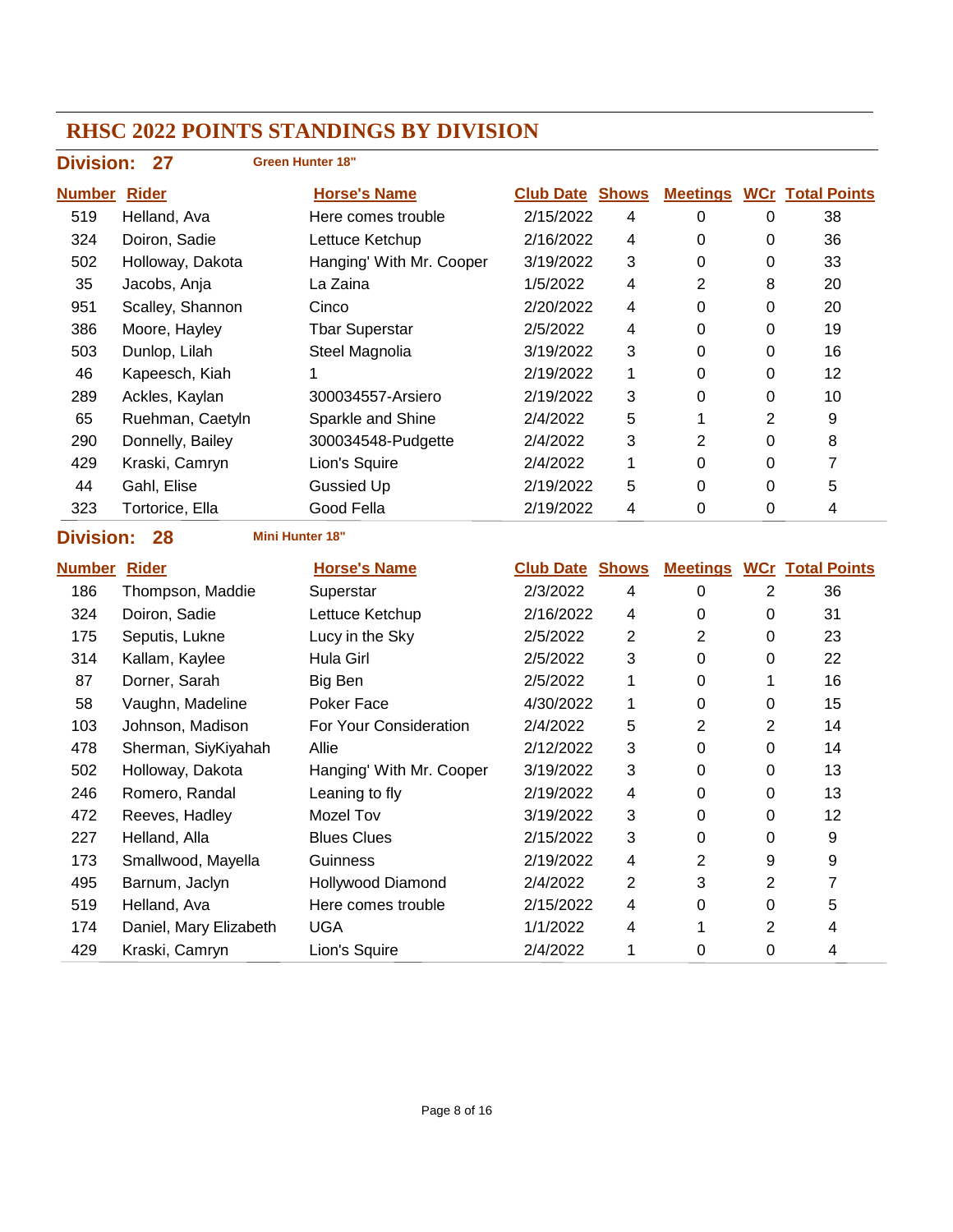## **Division: 31**

#### **Green Horse**

| <b>Number</b>    | <b>Rider</b>     | <b>Horse's Name</b>     | <b>Club Date</b> | <b>Shows</b> | <b>Meetings</b> |          | <b>WCr</b> Total Points |
|------------------|------------------|-------------------------|------------------|--------------|-----------------|----------|-------------------------|
| 68               | Smith, Evelyn    | Sunshine and Whiskey    | 2/4/2022         | 5            | 2               | 3        | 38                      |
| 35               | Jacobs, Anja     | La Zaina                | 1/5/2022         | 4            | 2               | 8        | 37                      |
| 65               | Ruehman, Caetyln | Sparkle and Shine       | 2/4/2022         | 5            | 1               | 2        | 35                      |
| 234              | Moler, Ariel     | 300035104-Brego         | 3/19/2022        | 4            | 0               | 0        | 31                      |
| 290              | Donnelly, Bailey | 300034548-Pudgette      | 2/4/2022         | 3            | $\overline{2}$  | $\Omega$ | 27                      |
| 152              | Smith, Skylar    | Jeez Louise             | 2/4/2022         | 3            | 0               | 0        | 23                      |
| 206              | Dilda, Carly     | 300034647-Sing for Me   | 2/2/2022         | 5            | 2               |          | 22                      |
| 289              | Ackles, Kaylan   | 300034557-Arsiero       | 2/19/2022        | 3            | 0               | 0        | 11                      |
| 213              | Kraski, Camryn   | Danielle's a Zorro      | 2/4/2022         | 1            |                 | 0        | 9                       |
| 309              | Angel, Kansas    | 300030659-Night Mission | 2/19/2022        | 1            | 0               | 0        | 7                       |
| 516              | Helland, Harper  | Dutchers Doc            | 2/15/2022        | 4            | 0               | 2        | 6                       |
| 515              | Sherman, Ella    | Sriracha                | 2/12/2022        | 4            | 0               | $\Omega$ | 6                       |
| 31               | Gentile, Jackie  | Windgate's Bugaboo      | 2/18/2022        | 1            | 0               | 0        | 3                       |
| 21               | Lewis, Hope      | <b>Forrest Gump</b>     | 10/25/202        | 3            | 2               | 0        | 3                       |
| 182              | Frank, Emily     | Arkana Veorra           | 2/19/2022        | 1            | 0               | $\Omega$ | 1                       |
| <b>Division:</b> | $32 \,$          | <b>Schooling Hunter</b> |                  |              |                 |          |                         |

| <u>Number</u> | <b>Rider</b>          | <b>Horse's Name</b>   | <b>Club Date Shows</b> |   | <b>Meetings</b> |          | <b>WCr</b> Total Points |
|---------------|-----------------------|-----------------------|------------------------|---|-----------------|----------|-------------------------|
| 105           | Yates, Elizabeth      | Otta Be Famous        | 2/5/2022               | 5 | 0               | 0        | 72                      |
| 86            | Dilts, Lydia          | 300026690-Fine By Me  | 2/5/2022               | 4 | 0               |          | 34                      |
| 162           | Lawrence, Taylor      | High Life             | 2/5/2022               | 5 | 0               | 0        | 33                      |
| 91            | Frazer, Ansley        | <b>Glass Slipper</b>  | 2/5/2022               | 4 | 0               | 0        | 23                      |
| 209           | Scanlan, Coraline     | <b>Risky Business</b> | 1/3/2022               | 5 | 2               | 3        | 17                      |
| 206           | Dilda, Carly          | 300034647-Sing for Me | 2/2/2022               | 5 | 2               |          | 16                      |
| 468           | Lawrence, Taylor      | L"Pirough             | 2/5/2022               | 5 | 0               | $\Omega$ | 11                      |
| 64            | Waters, Audrey        | Love Me, Maybe        | 2/5/2022               |   | 0               | 0        | 11                      |
| 95            | Smith, Laura          | 300032960-Bella Notte | 2/4/2022               | 4 | 2               | $\Omega$ | 10                      |
| 943           | Sherman, Ella         | <b>Blues Clues</b>    | 2/12/2022              | 4 | 0               | 0        | 9                       |
| 51            | Lewis, Hope           | Sundae Best           | 10/25/202              | 3 | 0               | 0        | 6                       |
| 83            | Widincamp, Mary Ellen | <b>Bravado</b>        | 4/29/2022              |   | 0               | 0        | 5                       |

#### **Division: 33 Short Stirrup**

| <b>Number Rider</b> |                    | <b>Horse's Name</b>   | <b>Club Date Shows</b> |    |  | <b>Meetings WCr Total Points</b> |
|---------------------|--------------------|-----------------------|------------------------|----|--|----------------------------------|
| 215                 | Day, Teagan        | Avallaches Irish Alex | 2/5/2022               | -5 |  |                                  |
| 202                 | Stambolsky, Sophia | Teddy Bear            | 2/4/2022               | -5 |  | 68                               |
| 41                  | Gahl, Elise        | <b>Hat Trick</b>      | 2/19/2022              | .5 |  | 56                               |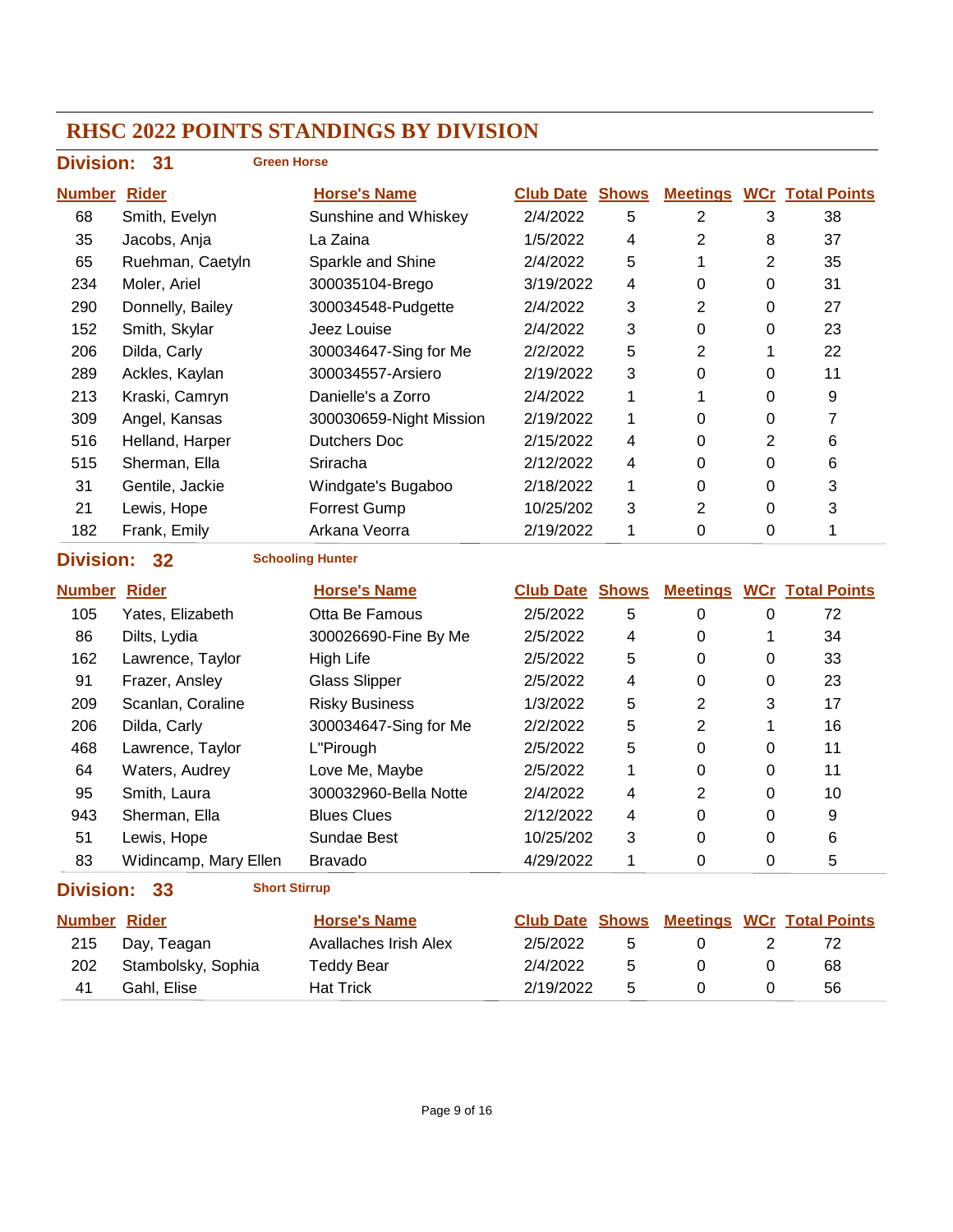| <b>Division:</b>    | 34                                            |  | <b>Intermediate Hunter</b> |                        |              |                 |             |                                  |
|---------------------|-----------------------------------------------|--|----------------------------|------------------------|--------------|-----------------|-------------|----------------------------------|
| <b>Number Rider</b> |                                               |  | <b>Horse's Name</b>        | <b>Club Date Shows</b> |              | <b>Meetings</b> |             | <b>WCr</b> Total Points          |
| 206                 | Dilda, Carly                                  |  | 300034647-Sing for Me      | 2/2/2022               | 5            | $\overline{2}$  | 1           | 66                               |
| 371                 | Gentile, Jackie                               |  | Teddy                      | 2/18/2022              | 4            | $\mathbf 0$     | 0           | 55                               |
| 86                  | Dilts, Lydia                                  |  | 300026690-Fine By Me       | 2/5/2022               | 4            | 0               | 1           | 39                               |
| 209                 | Scanlan, Coraline                             |  | <b>Risky Business</b>      | 1/3/2022               | 5            | 2               | 3           | 36                               |
| 85                  | Riley, Lillian                                |  | 300034602-River of Magic   | 2/5/2022               | 4            | 0               | 0           | 33                               |
| 943                 | Sherman, Ella                                 |  | <b>Blues Clues</b>         | 2/12/2022              | 4            | 0               | 0           | 18                               |
| 310                 | Lewis, Addison                                |  | <b>Quintenders Dream</b>   | 10/25/202              | 1            | 2               | 0           | 14                               |
| 182                 | Frank, Emily                                  |  | Arkana Veorra              | 2/19/2022              | $\mathbf{1}$ | 0               | 0           | 13                               |
| 225                 | Allen, Lexie                                  |  | Sunshine and Whiskey       | 2/4/2022               | 3            | 0               | 0           | 11                               |
| 154                 | Pineda, Katalina                              |  | Incognito                  | 2/20/2022              | 1            | 0               | 0           | 8                                |
|                     | <b>Division:</b><br><b>Long Stirrup</b><br>35 |  |                            |                        |              |                 |             |                                  |
| <b>Number Rider</b> |                                               |  | <b>Horse's Name</b>        | <b>Club Date Shows</b> |              | <b>Meetings</b> |             | <b>WCr</b> Total Points          |
| 85                  | Riley, Lillian                                |  | 300034602-River of Magic   | 2/5/2022               | 4            | $\mathbf 0$     | $\mathbf 0$ | 71                               |
| 182                 | Frank, Emily                                  |  | Arkana Veorra              | 2/19/2022              | 1            | 0               | 0           | 16                               |
| <b>Division:</b>    | 36                                            |  | <b>Open Hunter Flat</b>    |                        |              |                 |             |                                  |
| <b>Number Rider</b> |                                               |  | <b>Horse's Name</b>        | <b>Club Date Shows</b> |              |                 |             | <b>Meetings WCr Total Points</b> |
| 315                 | Robinson, Veronica                            |  | Reynard                    | 2/5/2022               | 4            | $\mathbf 0$     | 1           | 47                               |
| 162                 | Lawrence, Taylor                              |  | <b>High Life</b>           | 2/5/2022               | 5            | $\mathbf 0$     | 0           | 46                               |
| 314                 | Kallam, Kaylee                                |  | <b>Hula Girl</b>           | 2/5/2022               | 3            | 0               | 0           | 42                               |
| 105                 | Yates, Elizabeth                              |  | Otta Be Famous             | 2/5/2022               | 5            | 0               | 0           | 35                               |
| 85                  | Riley, Lillian                                |  | 300034602-River of Magic   | 2/5/2022               | 4            | 0               | 0           | 32                               |
| 91                  | Frazer, Ansley                                |  | <b>Glass Slipper</b>       | 2/5/2022               | 4            | 0               | 0           | 28                               |
| 468                 | Lawrence, Taylor                              |  | L"Pirough                  | 2/5/2022               | 5            | 0               | 0           | 21                               |
| 83                  | Widincamp, Mary Ellen                         |  | <b>Bravado</b>             | 4/29/2022              | 1            | 0               | 0           | 9                                |
| 310                 | Lewis, Addison                                |  | <b>Quintenders Dream</b>   | 10/25/202              | 1            | 2               | 0           | 8                                |
| 87                  | Dorner, Sarah                                 |  | Big Ben                    | 2/5/2022               | 1            | 0               | 1           | 6                                |
| 89                  | Dubois, Raelyn                                |  | <b>Catch and Release</b>   | 2/2/2022               | 4            | 0               | 2           | $\overline{2}$                   |
| 79                  | Schmidt, Alana                                |  | 300030476-No regrets       | 4/30/2022              | 1            | 0               | 0           | 1                                |
| 58                  | Vaughn, Madeline                              |  | Poker Face                 | 4/30/2022              | 1            | 0               | 0           | 1                                |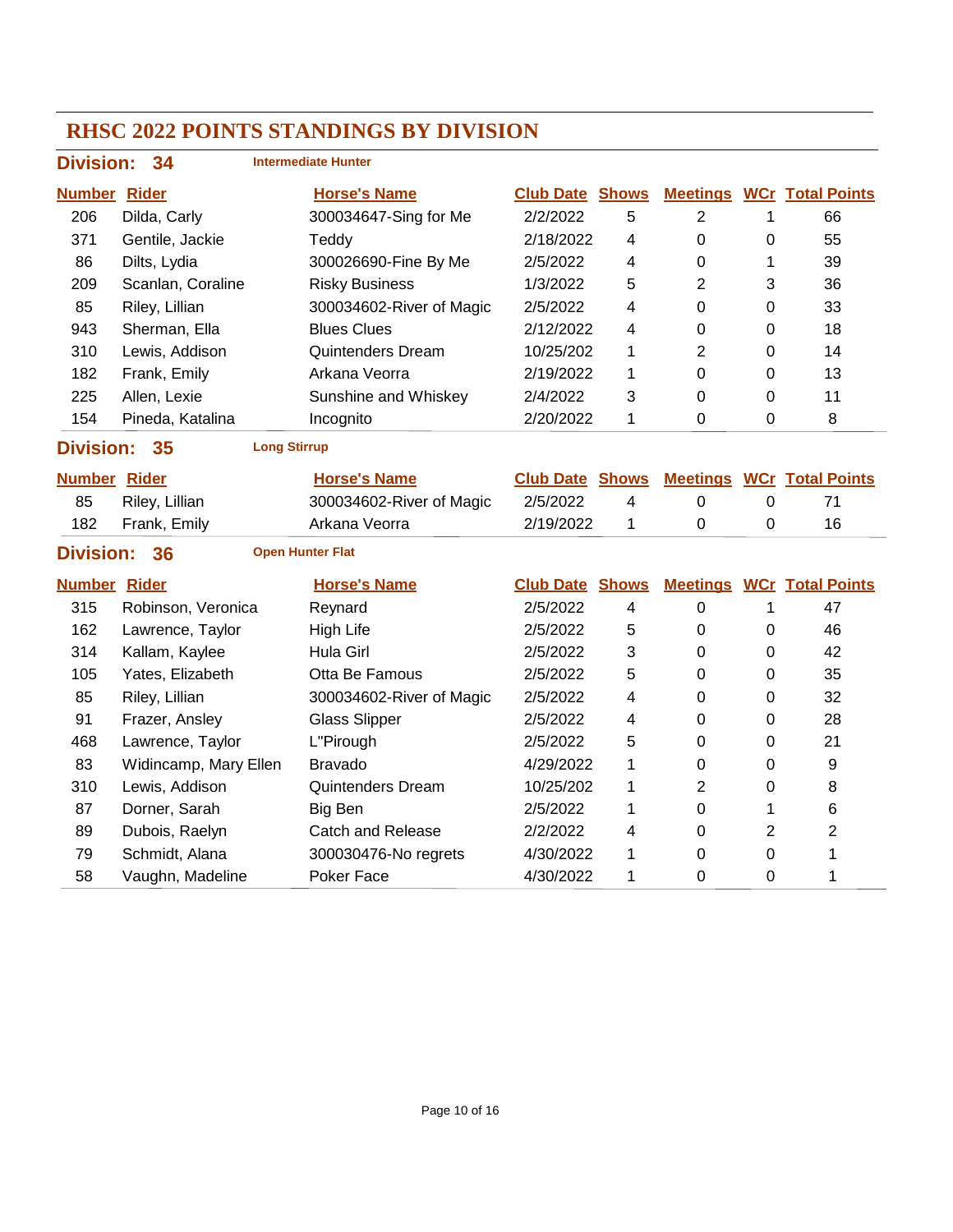| Division: 37        |                    | 2' Jumper             |                             |                        |                |                 |           |                                  |
|---------------------|--------------------|-----------------------|-----------------------------|------------------------|----------------|-----------------|-----------|----------------------------------|
| <b>Number Rider</b> |                    |                       | <b>Horse's Name</b>         | <b>Club Date Shows</b> |                | <b>Meetings</b> |           | <b>WCr</b> Total Points          |
| 17                  | Jacobs, Anja       |                       | 300019803-Talking Tuesday   | 1/5/2022               | 4              | $\overline{2}$  | 8         | 33                               |
| 178                 | Daniel, McKinley   |                       | Thinking im hot             | 1/1/2022               | 2              | 1               | 0         | 30                               |
| 46                  | Kapeesch, Kiah     |                       | 1                           | 2/19/2022              | 1              | 0               | 0         | 16                               |
| 473                 | Weaver, Zoe        |                       | Mr Pickles                  | 3/18/2022              | 1              | 0               | 0         | 12                               |
| 154                 | Pineda, Katalina   |                       | Incognito                   | 2/20/2022              | 1              | 0               | 0         | $\overline{7}$                   |
| 182                 | Frank, Emily       |                       | Arkana Veorra               | 2/19/2022              | 1              | $\Omega$        | 0         | 6                                |
| 391                 | Whaley, Hannah     |                       | <b>Blaze</b>                | 2/17/2022              | 1              | 0               | 0         | 6                                |
| <b>Division:</b>    | - 38               | 2'3" Jumper           |                             |                        |                |                 |           |                                  |
| <b>Number Rider</b> |                    |                       | <b>Horse's Name</b>         | <b>Club Date Shows</b> |                |                 |           | <b>Meetings WCr Total Points</b> |
| 205                 | Dilda, Carly       |                       | Chica                       | 2/2/2022               | 5              | $\overline{2}$  | 1         | 61                               |
| 508                 | Parker, Thomas     |                       | Chippewa Gold               | 2/4/2022               | $\overline{2}$ | 1               | 0         | 27                               |
| 178                 | Daniel, McKinley   |                       | Thinking im hot             | 1/1/2022               | 2              | 1               | 0         | 19                               |
| 170                 | Fischer, Kennedy   |                       | Baymax                      | 3/16/2022              | 4              | 0               | 0         | 18                               |
| 515                 | Sherman, Ella      |                       | Sriracha                    | 2/12/2022              | 4              | 0               | 0         | 17                               |
| 45                  | Carter-Schatz, Noa |                       | Power Ranger Red            | 3/19/2022              | 1              | 0               | 0         | 16                               |
| 391                 | Whaley, Hannah     |                       | <b>Blaze</b>                | 2/17/2022              | 1              | 0               | 0         | 15                               |
| 473                 | Weaver, Zoe        |                       | Mr Pickles                  | 3/18/2022              | 1              | 0               | 0         | 8                                |
| <b>Division:</b>    | 39                 | 2'6" Jumper           |                             |                        |                |                 |           |                                  |
| <b>Number Rider</b> |                    |                       | <b>Horse's Name</b>         | <b>Club Date Shows</b> |                |                 |           | <b>Meetings WCr Total Points</b> |
| 205                 | Dilda, Carly       |                       | Chica                       | 2/2/2022               | 5              | $\overline{2}$  | 1         | 58                               |
| 603                 | Cloud, Ansley      |                       | <b>Strawberry Smoothie</b>  | 2/5/2022               | 3              | 0               | 0         | 49                               |
| 508                 | Parker, Thomas     |                       | Chippewa Gold               | 2/4/2022               | $\overline{2}$ | 1               | 0         | 29                               |
| 515                 | Sherman, Ella      |                       | Sriracha                    | 2/12/2022              | 4              | 0               | 0         | 15                               |
| <b>Division:</b>    | 40                 | 2'9" Jumper           |                             |                        |                |                 |           |                                  |
| <b>Number Rider</b> |                    |                       | <b>Horse's Name</b>         | <b>Club Date Shows</b> |                |                 |           | <b>Meetings WCr Total Points</b> |
| 291                 | Donnelly, Alyssa   |                       | Kick it into high gear      | 2/4/2022               | 3              | 2               | 0         | 40                               |
| 603                 | Cloud, Ansley      |                       | <b>Strawberry Smoothie</b>  | 2/5/2022               | 3              | $\pmb{0}$       | $\pmb{0}$ | 32                               |
| 66                  | Allen, Lexie       |                       | <b>Jesus Take The Wheel</b> | 2/4/2022               | 3              | $\pmb{0}$       | 0         | 13                               |
| <b>Division:</b>    | 41                 | <b>Working Hunter</b> |                             |                        |                |                 |           |                                  |
| <b>Number Rider</b> |                    |                       | <b>Horse's Name</b>         | <b>Club Date Shows</b> |                |                 |           | <b>Meetings WCr Total Points</b> |
| 225                 | Allen, Lexie       |                       | Sunshine and Whiskey        | 2/4/2022               | 3              | $\mathbf 0$     | 0         | 48                               |
| 496                 | Lewis, Hope        |                       | Jafira                      | 10/25/202              | 3              | 0               | 0         | 36                               |
| 275                 | Klacynski, Audrey  |                       | Bailey's Irish Dream        | 2/17/2022              | 1              | 0               | 0         | 18                               |
| 101                 | Lawrence, Taylor   |                       | Bohemian                    | 2/5/2022               | 5              | 0               | 0         | 14                               |
| 117                 | Moore, Avery       |                       | Papaver Is                  | 2/5/2022               | 1              | 0               | 0         | 3                                |
| 97                  | Myers, Baylis      |                       | North Start Polaris         | 2/5/2022               | 1              | 1               | 0         | 1                                |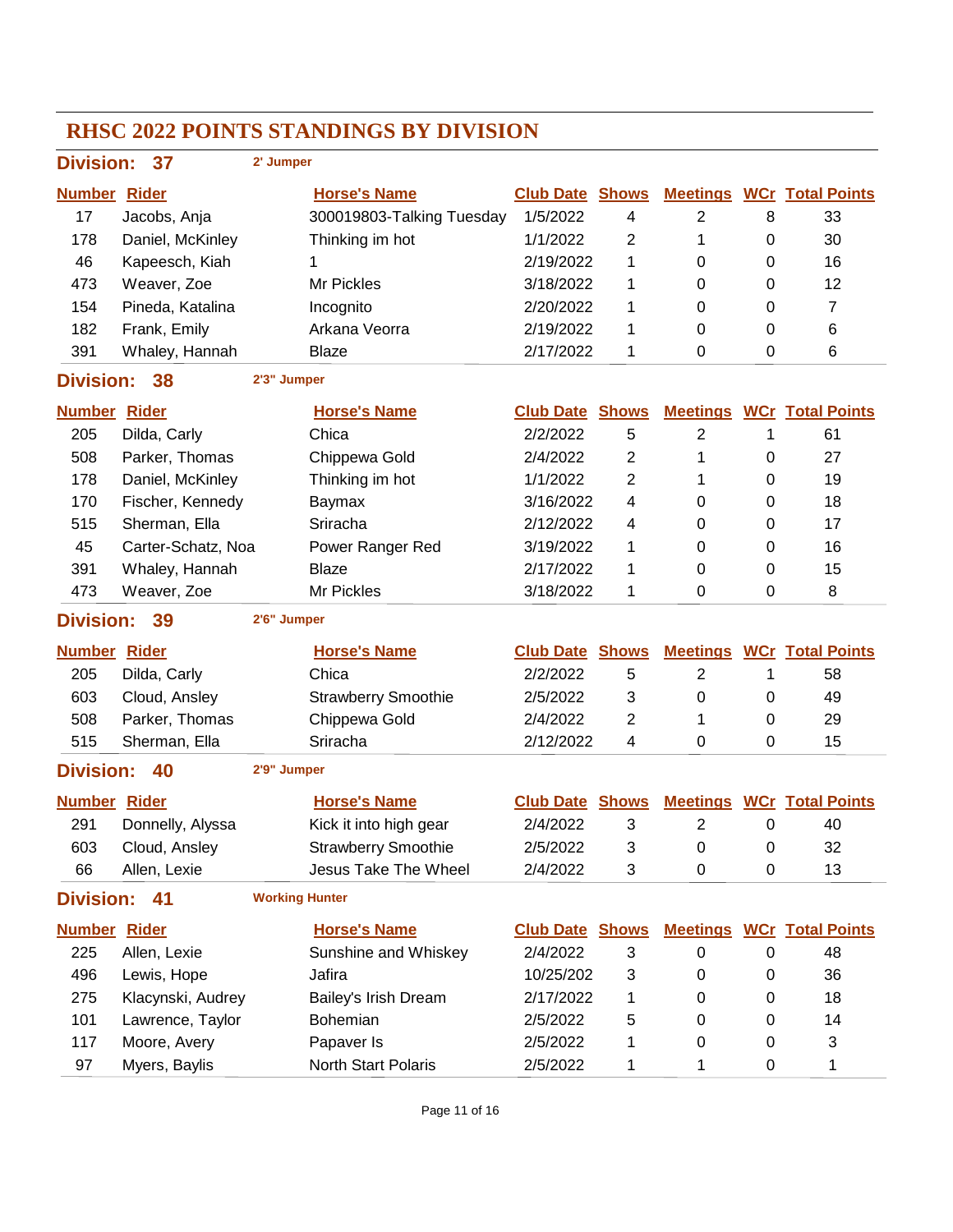| <b>Division:</b>       | 51               | Youth Weaving, 12 & Under/Exceptional Unassisted |                        |                |                 |             |                                  |
|------------------------|------------------|--------------------------------------------------|------------------------|----------------|-----------------|-------------|----------------------------------|
| <b>Number Rider</b>    |                  | <b>Horse's Name</b>                              | <b>Club Date Shows</b> |                | <b>Meetings</b> |             | <b>WCr</b> Total Points          |
| 602                    | Voit, Austin     | <b>Ruby Slippers</b>                             | 2/5/2022               | 3              | $\mathbf 0$     | 2           | 62                               |
| 601                    | Rose, Jaxon      | Scooby Doo                                       | 2/5/2022               | 3              | $\overline{2}$  | 0           | 51                               |
| 118                    | Ayers, Sterling  | Katy                                             | 2/4/2022               | 2              | 1               | 4           | 35                               |
| 511                    | Waters, Raelyn   | <b>Dallas</b>                                    | 2/5/2022               | 2              | 0               | 0           | 13                               |
| 185                    | Cagle, Maddison  | Maizy                                            | 2/5/2022               | 1              | 0               | 0           | 10                               |
| 61                     | Gahl, Josephine  | <b>Gussied Up</b>                                | 2/19/2022              | 1              | 0               | $\Omega$    | 5                                |
| <b>Division:</b>       | 52               | Teen Weaving, 13-18                              |                        |                |                 |             |                                  |
| <b>Number Rider</b>    |                  | <b>Horse's Name</b>                              | <b>Club Date</b>       | <b>Shows</b>   |                 |             | <b>Meetings WCr Total Points</b> |
| 118                    | Ayers, Sterling  | Katy                                             | 2/4/2022               | $\overline{2}$ | 1               | 4           | 5                                |
| <b>Division:</b>       | 53               | <b>Open Weaving</b>                              |                        |                |                 |             |                                  |
| <b>Number Rider</b>    |                  | <b>Horse's Name</b>                              | <b>Club Date Shows</b> |                | <b>Meetings</b> |             | <b>WCr</b> Total Points          |
| 600                    | Sloan, Patty     | <b>Fudgesicle Fantasia</b>                       | 2/4/2022               | 3              | 1               | 0           | 71                               |
| 604                    | Bauman, Sage     | Dustin Off my Boots                              | 4/28/2022              | 1              | $\mathbf 0$     | 0           | 16                               |
| <b>Division:</b><br>55 |                  | Youth Barrels, 12 & Under/Exceptional Unassisted |                        |                |                 |             |                                  |
| <b>Number</b>          | <b>Rider</b>     | <b>Horse's Name</b>                              | <b>Club Date</b>       | <b>Shows</b>   | <b>Meetings</b> |             | <b>WCr</b> Total Points          |
| 118                    | Ayers, Sterling  | Katy                                             | 2/4/2022               | $\overline{2}$ | 1               | 4           | 56                               |
| 602                    | Voit, Austin     | <b>Ruby Slippers</b>                             | 2/5/2022               | 3              | 0               | 2           | 54                               |
| 601                    | Rose, Jaxon      | Scooby Doo                                       | 2/5/2022               | 3              | 2               | 0           | 44                               |
| 156                    | Thomas, Dustin   | Jasmin                                           | 2/4/2022               | 5              | 1               | 0           | 22                               |
| 511                    | Waters, Raelyn   | Dallas                                           | 2/5/2022               | 2              | 0               | 0           | 21                               |
| 158                    | Caldwell, Olivia | Milkdud                                          | 2/4/2022               | 1              | 0               | 0           | 11                               |
| 185                    | Cagle, Maddison  | Maizy                                            | 2/5/2022               | 1              | 0               | 0           | 9                                |
| 157                    | Brunson, Joseph  | Zipp                                             | 2/5/2022               | 2              | 0               | 0           | 1                                |
| <b>Division:</b>       | 56               | Teen Barrels, 13-18                              |                        |                |                 |             |                                  |
| <b>Number Rider</b>    |                  | <b>Horse's Name</b>                              | <b>Club Date</b>       | <b>Shows</b>   |                 |             | <b>Meetings WCr Total Points</b> |
| 161                    | Ball, Emma       | Jasmin                                           | 2/5/2022               | 3              | 0               | 0           | 68                               |
| 11                     | Feinberg, Stella | <b>Ladies Love Charmers</b>                      | 2/4/2022               | 3              | 0               | 0           | 39                               |
| <b>Division:</b>       | 57               | <b>Open Barrels</b>                              |                        |                |                 |             |                                  |
| <b>Number Rider</b>    |                  | <b>Horse's Name</b>                              | <b>Club Date Shows</b> |                |                 |             | <b>Meetings WCr Total Points</b> |
| 600                    | Sloan, Patty     | <b>Fudgesicle Fantasia</b>                       | 2/4/2022               | 3              | 1               | $\pmb{0}$   | 67                               |
| 11                     | Feinberg, Stella | <b>Ladies Love Charmers</b>                      | 2/4/2022               | 3              | 0               | 0           | 44                               |
| 159                    | Howard, Addison  | Milkdud                                          | 1/26/2022              | 3              | 1               | 2           | 30                               |
| 155                    | Laszlo, Timothy  | Zipp                                             | 2/4/2022               | 5              | 1               | 2           | 27                               |
| 604                    | Bauman, Sage     | Dustin Off my Boots                              | 4/28/2022              | 1              | 0               | $\mathbf 0$ | 12                               |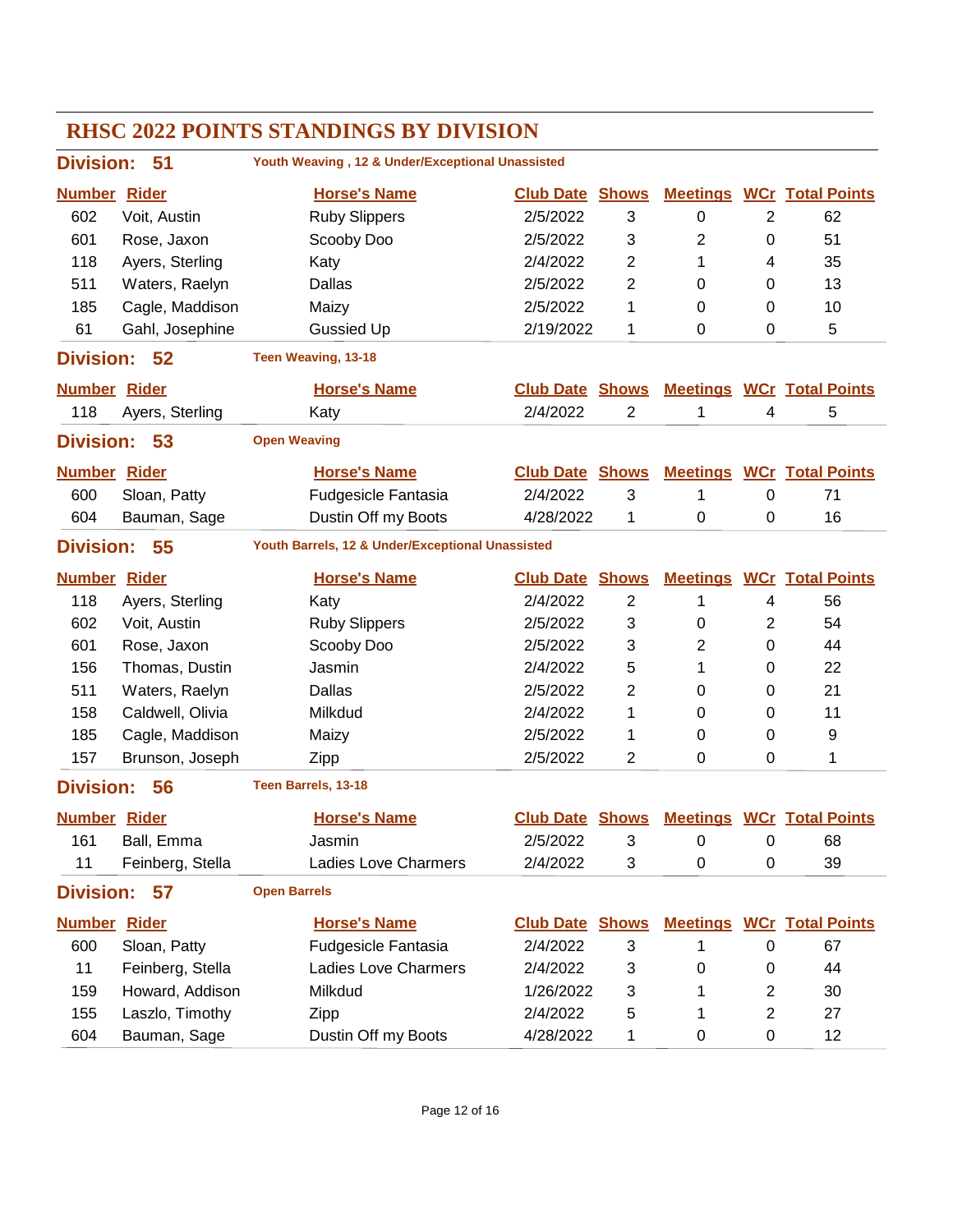| <b>RHSC 2022 POINTS STANDINGS BY DIVISION</b>                             |                        |                                     |                        |                |                |                  |                                  |  |  |  |
|---------------------------------------------------------------------------|------------------------|-------------------------------------|------------------------|----------------|----------------|------------------|----------------------------------|--|--|--|
| <b>Lead Line / Exceptional Assisted Barrels</b><br><b>Division:</b><br>59 |                        |                                     |                        |                |                |                  |                                  |  |  |  |
| <b>Number Rider</b>                                                       |                        | <b>Horse's Name</b>                 | <b>Club Date Shows</b> |                |                |                  | <b>Meetings WCr Total Points</b> |  |  |  |
| 89                                                                        | Dubois, Raelyn         | <b>Catch and Release</b>            | 2/2/2022               | 4              | $\mathbf 0$    | $\overline{2}$   | 18                               |  |  |  |
| <b>Division:</b>                                                          | 901                    | <b>Green Hunter</b>                 |                        |                |                |                  |                                  |  |  |  |
| <b>Number Rider</b>                                                       |                        | <b>Horse's Name</b>                 | <b>Club Date Shows</b> |                |                |                  | <b>Meetings WCr Total Points</b> |  |  |  |
| 300                                                                       | Houston, Hannah        | PR The Pretty One                   | 2/4/2022               | $\overline{c}$ | 1              | $\overline{2}$   | 33                               |  |  |  |
| 955                                                                       | Parsons, Caroline      | Suddenly Rock N                     | 2/4/2022               | 5              | 1              | 3                | 30                               |  |  |  |
| 370                                                                       | Horner, Claire         | <b>Real Tuff Investment</b>         | 2/4/2022               | 4              |                | 4                | 28                               |  |  |  |
| 700                                                                       | Alexander, Annabelle   | <b>Real Tuff Investment</b>         | 2/4/2022               | 4              | $\pmb{0}$      | 0                | 11                               |  |  |  |
| 490                                                                       | Paige, Hailey          | <b>Real Tuff investment</b>         | 2/4/2022               | 5              | 0              | 6                | 10                               |  |  |  |
| <b>Division:</b>                                                          | 902                    | <b>Novice Hunter 13 &amp; Under</b> |                        |                |                |                  |                                  |  |  |  |
| <b>Number Rider</b>                                                       |                        | <b>Horse's Name</b>                 | <b>Club Date Shows</b> |                |                |                  | <b>Meetings WCr Total Points</b> |  |  |  |
| 260                                                                       | Curtis, Katelyn        | Hes A Shy Dancer                    | 2/4/2022               | 4              | $\overline{2}$ |                  | 40                               |  |  |  |
| 150                                                                       | VanHorn, Olivia        | <b>Dutches Darling</b>              | 2/1/2022               | 4              |                |                  | 32                               |  |  |  |
| 800                                                                       | Lipp, Alexis           | <b>Miss Scarlett</b>                | 2/4/2022               | 5              |                | 4                | 29                               |  |  |  |
| 70                                                                        | DeBoard, Charlotte     | Moonlight N Lace                    | 2/4/2022               | 5              | 1              | 4                | 28                               |  |  |  |
| 777                                                                       | Vladimirovskiy, Nicole | <b>Final Deed</b>                   | 2/4/2022               | 5              | 0              | 0                | 20                               |  |  |  |
| 520                                                                       | Vladimirovskiy, Nicole | Hes a shy dancer                    | 2/4/2022               | 5              | 0              | 0                | 8                                |  |  |  |
| 220                                                                       | Sauro, Serafina        | <b>Dutches Darling</b>              | 2/1/2022               | 4              |                |                  | 6                                |  |  |  |
| 222                                                                       | Veltman, Sophie        | <b>Dutches Boston Mate</b>          | 2/4/2022               | 4              | $\pmb{0}$      | 4                | 5                                |  |  |  |
| 60                                                                        | Bajwa, Gurnaz          | Shez Skip N Good                    | 2/4/2022               | 5              | 1              |                  | 4                                |  |  |  |
| 90                                                                        | Upadhya, Rhea          | <b>Final Deed</b>                   | 2/4/2022               | 4              |                | 3                | 3                                |  |  |  |
| 333                                                                       | Gilbert, Amelia        | <b>Miss Scarlett</b>                | 2/4/2022               | 5              |                | 2                | 2                                |  |  |  |
| <b>Division:</b>                                                          | 903                    | <b>Open Hunter Hack</b>             |                        |                |                |                  |                                  |  |  |  |
| <b>Number Rider</b>                                                       |                        | <b>Horse's Name</b>                 | <b>Club Date Shows</b> |                |                |                  | <b>Meetings WCr Total Points</b> |  |  |  |
| 20                                                                        | Bail, Willow           | Hes A Shy Dancer                    | 2/4/2022               | 5              | 1              | 0                | 38                               |  |  |  |
| 120                                                                       | Melo, Melina           | Shez Skip N Good                    | 2/4/2022               | 5              | 0              | 4                | 36                               |  |  |  |
| 100                                                                       | Jonina608s, Ava        | Moonlight N Lace                    | 2/4/2022               | 5              |                |                  | 30                               |  |  |  |
| 350                                                                       | Mead, Dasha            | Zippity Do Da                       | 2/4/2022               | 5              |                | $\boldsymbol{2}$ | 28                               |  |  |  |
| 220                                                                       | Sauro, Serafina        | <b>Dutches Darling</b>              | 2/1/2022               | 4              |                |                  | 23                               |  |  |  |
| 250                                                                       | Paige, Hailey          | <b>Final Deed</b>                   | 2/4/2022               | 5              |                | 6                | 16                               |  |  |  |
| 333                                                                       | Gilbert, Amelia        | <b>Miss Scarlett</b>                | 2/4/2022               | 5              |                | $\overline{2}$   | 15                               |  |  |  |
| 755                                                                       | Appenfelder, Kayley    | My Zippos Dreamer                   | 2/4/2022               | 5              | 1              |                  | 10                               |  |  |  |
| 555                                                                       | Ward, Amie             | <b>Dutches Boston Mate</b>          | 2/4/2022               | 5              | 1              | 12               | 4                                |  |  |  |
| 117                                                                       | Moore, Avery           | Papaver Is                          | 2/5/2022               | 1              | 0              | 0                | 3                                |  |  |  |
| 888                                                                       | Reutter, Lily          | Worth A Million                     | 2/4/2022               | 5              | 1              | 4                | 3                                |  |  |  |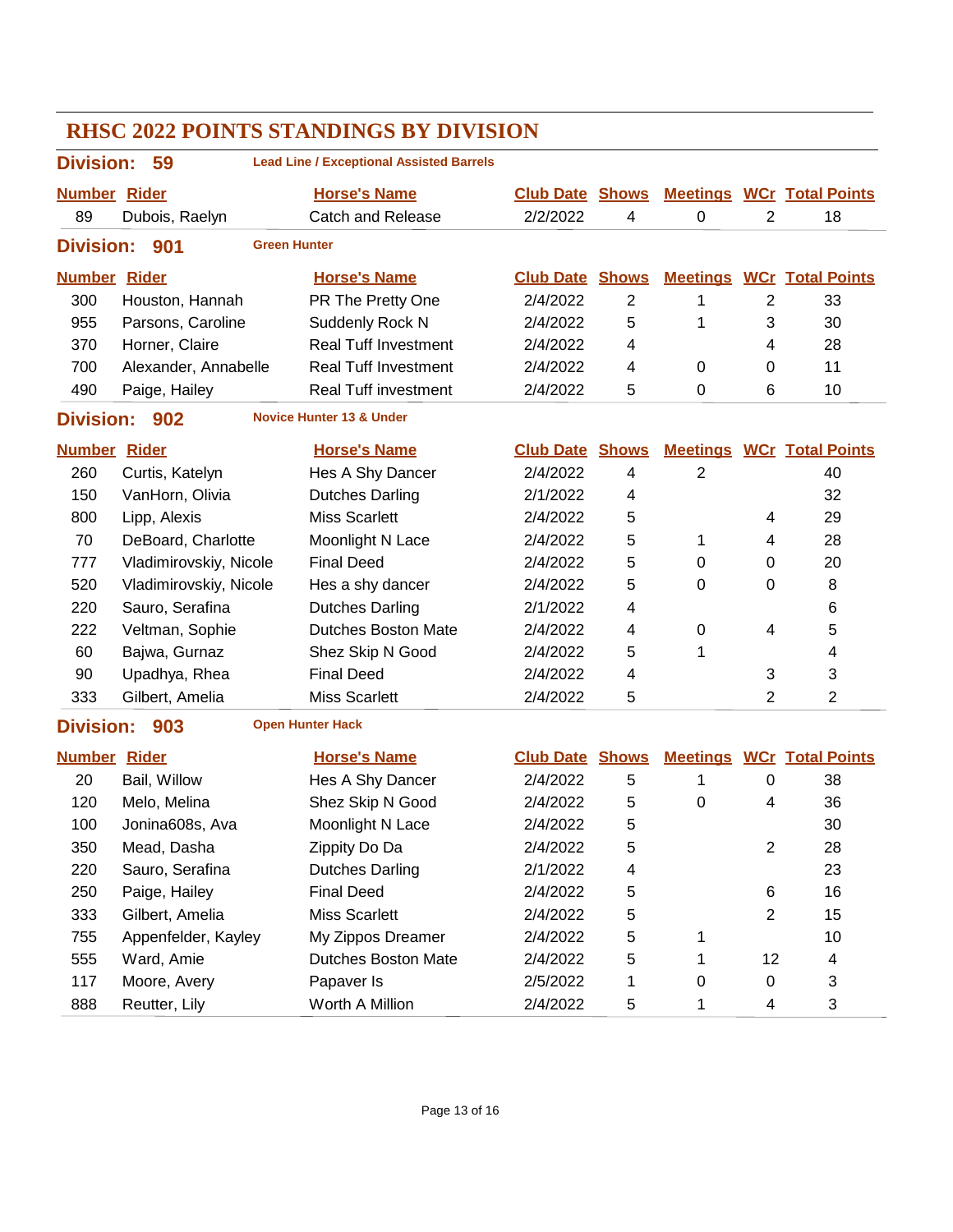| <b>RHSC 2022 POINTS STANDINGS BY DIVISION</b> |                                                |                                      |                        |                |                 |                |                                  |  |  |
|-----------------------------------------------|------------------------------------------------|--------------------------------------|------------------------|----------------|-----------------|----------------|----------------------------------|--|--|
| <b>Mare Halter</b><br><b>Division:</b><br>905 |                                                |                                      |                        |                |                 |                |                                  |  |  |
| <b>Number Rider</b>                           |                                                | <b>Horse's Name</b>                  | <b>Club Date</b>       | <b>Shows</b>   |                 |                | <b>Meetings WCr Total Points</b> |  |  |
| 133                                           | O'Brien, AnnaCate                              | No Lookin Back                       | 2/5/2022               | 1              | 1               | 0              | 6                                |  |  |
| 16                                            | Johns, River                                   | <b>Tamis morning Grace</b>           | 1/7/2022               | 4              | 1               | 8              | 5                                |  |  |
| <b>Division:</b>                              | 906                                            | <b>Gelding Halter</b>                |                        |                |                 |                |                                  |  |  |
| <b>Number Rider</b>                           |                                                | <b>Horse's Name</b>                  | <b>Club Date</b>       | <b>Shows</b>   |                 |                | <b>Meetings WCr Total Points</b> |  |  |
| 545                                           | Almond, Pamela                                 | KM Mr Smooth Bo                      | 2/4/2022               | 4              | $\overline{2}$  | $\pmb{0}$      | 18                               |  |  |
| 481                                           | Harrison, Madeline                             | Hustling for Blackjack               | 2/5/2022               | $\overline{2}$ | 1               | 3              | 16                               |  |  |
| 445                                           | Alls, Darlene                                  | A Good Pulse                         | 1/23/2022              | 2              | 0               | 0              | 6                                |  |  |
|                                               | <b>Color Halter</b><br><b>Division:</b><br>907 |                                      |                        |                |                 |                |                                  |  |  |
| <b>Number Rider</b>                           |                                                | <b>Horse's Name</b>                  | <b>Club Date</b>       | <b>Shows</b>   | <b>Meetings</b> |                | <b>WCr</b> Total Points          |  |  |
| 481                                           | Harrison, Madeline                             | <b>Hustling for Blackjack</b>        | 2/5/2022               | $\overline{2}$ | 1               | 3              | 18                               |  |  |
| <b>Lead Line</b><br><b>Division:</b><br>908   |                                                |                                      |                        |                |                 |                |                                  |  |  |
| <b>Number Rider</b>                           |                                                | <b>Horse's Name</b>                  | <b>Club Date</b>       | <b>Shows</b>   | <b>Meetings</b> |                | <b>WCr</b> Total Points          |  |  |
| 226                                           | Henderson, Harper                              | Zantastic                            | 3/19/2022              | 3              | 0               | 0              | 18                               |  |  |
| 208                                           | Colbaugh, Gabby                                | Gigi                                 | 2/5/2022               | 1              | 0               | 0              | 6                                |  |  |
| 61                                            | Gahl, Josephine                                | <b>Gussied Up</b>                    | 2/19/2022              | 1              | $\Omega$        | 0              | 6                                |  |  |
| <b>Division:</b>                              | 909                                            | <b>Green Horse Western</b>           |                        |                |                 |                |                                  |  |  |
| <b>Number Rider</b>                           |                                                | <b>Horse's Name</b>                  | <b>Club Date</b>       | <b>Shows</b>   | <b>Meetings</b> |                | <b>WCr</b> Total Points          |  |  |
| 955                                           | Parsons, Caroline                              | Suddenly Rock N                      | 2/4/2022               | 5              | 1               | 3              | 45                               |  |  |
| 300                                           | Houston, Hannah                                | PR The Pretty One                    | 2/4/2022               | 2              | 1               | 2              | 32                               |  |  |
| 460                                           | Melo, Melina                                   | <b>Real Tuff investment</b>          | 2/4/2022               | 5              | 0               | 4              | 20                               |  |  |
| 370                                           | Horner, Claire                                 | <b>Real Tuff Investment</b>          | 2/4/2022               | 4              |                 | 4              | 9                                |  |  |
| 143                                           | Duffy, Janet                                   | Maverick                             | 2/4/2022               | 2              | $\overline{2}$  | 0              | 2                                |  |  |
| <b>Division:</b>                              | 910                                            | <b>Novice Western 13 &amp; Under</b> |                        |                |                 |                |                                  |  |  |
| <b>Number Rider</b>                           |                                                | <b>Horse's Name</b>                  | <b>Club Date Shows</b> |                |                 |                | <b>Meetings WCr Total Points</b> |  |  |
| 155                                           | Laszlo, Timothy                                | Zipp                                 | 2/4/2022               | 5              | 1               | $\overline{2}$ | 36                               |  |  |
| 133                                           | O'Brien, AnnaCate                              | No Lookin Back                       | 2/5/2022               | 1              | 1               | 0              | 12                               |  |  |
| 156                                           | Thomas, Dustin                                 | Jasmin                               | 2/4/2022               | 5              | 1               | 0              | 12                               |  |  |
| <b>Division:</b>                              | 912                                            | <b>Senior Horse Western Pleasure</b> |                        |                |                 |                |                                  |  |  |
| <b>Number Rider</b>                           |                                                | <b>Horse's Name</b>                  | <b>Club Date Shows</b> |                |                 |                | <b>Meetings WCr Total Points</b> |  |  |
| 445                                           | Alls, Darlene                                  | A Good Pulse                         | 1/23/2022              | $\overline{c}$ | $\pmb{0}$       | $\pmb{0}$      | 6                                |  |  |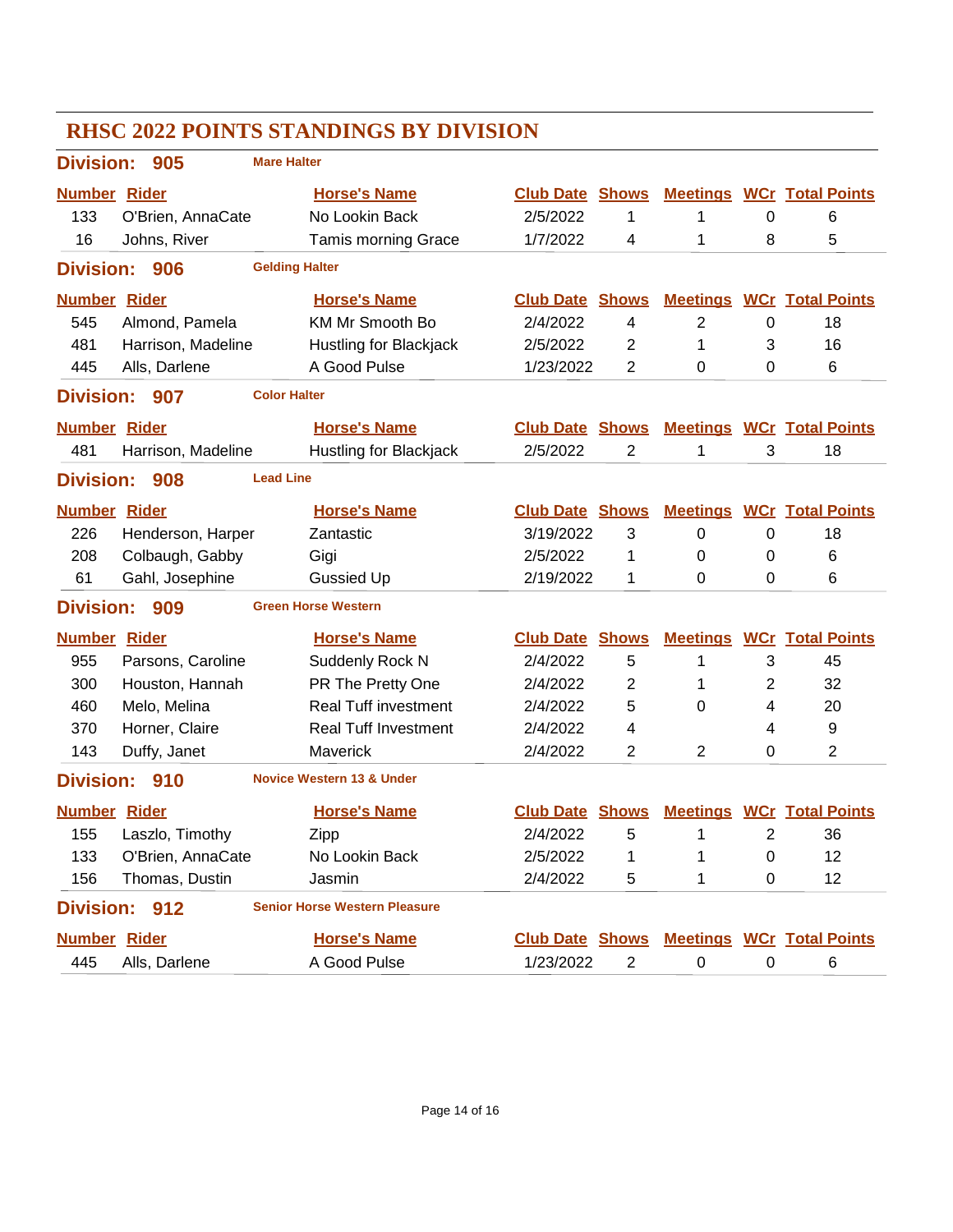|                     |                     | <b>RHSC 2022 POINTS STANDINGS BY DIVISION</b> |                        |                |                 |   |                                  |
|---------------------|---------------------|-----------------------------------------------|------------------------|----------------|-----------------|---|----------------------------------|
|                     | Division: 913       | <b>Western Riding</b>                         |                        |                |                 |   |                                  |
| <b>Number Rider</b> |                     | <b>Horse's Name</b>                           | <b>Club Date</b>       | <b>Shows</b>   | <b>Meetings</b> |   | <b>WCr</b> Total Points          |
| 120                 | Melo, Melina        | Shez Skip N Good                              | 2/4/2022               | 5              | 0               | 4 | 12                               |
| 300                 | Houston, Hannah     | PR The Pretty One                             | 2/4/2022               | $\overline{2}$ | 1               | 2 | 10                               |
| 955                 | Parsons, Caroline   | Suddenly Rock N                               | 2/4/2022               | 5              | 1               | 3 | 10                               |
| 50                  | Kula, Jordan        | Zippity Do Da                                 | 2/1/2022               | 4              | 1               | 8 | 9                                |
| 480                 | Schweitzer, Braylin | Ms Scarletts Dutchman                         | 2/4/2022               | 5              | 1               |   | 9                                |
| <b>Division:</b>    | 914                 | <b>Open Non-Stock Horse English</b>           |                        |                |                 |   |                                  |
| <b>Number Rider</b> |                     | <b>Horse's Name</b>                           | <b>Club Date Shows</b> |                |                 |   | <b>Meetings WCr Total Points</b> |
| 96                  | Smith, Laura        | Symphony                                      | 2/4/2022               | 4              | $\overline{2}$  | 0 | 36                               |
| 117                 | Moore, Avery        | Papaver Is                                    | 2/5/2022               | 1              | $\mathbf 0$     | 0 | 12                               |
| 234                 | Moler, Ariel        | 300035104-Brego                               | 3/19/2022              | 4              | 0               | 0 | 10                               |
| 241                 | Boggs, Molly Joe    | Masquerade                                    | 2/4/2022               | 1              | 1               | 0 | 3                                |
| <b>Division:</b>    | 915                 | <b>Open Non-Stock Horse Halter</b>            |                        |                |                 |   |                                  |
| <b>Number Rider</b> |                     | <b>Horse's Name</b>                           | <b>Club Date</b>       | <b>Shows</b>   | <b>Meetings</b> |   | <b>WCr Total Points</b>          |
| 133                 | O'Brien, AnnaCate   | No Lookin Back                                | 2/5/2022               | 1              | 1               | 0 | 6                                |
| 16                  | Johns, River        | <b>Tamis morning Grace</b>                    | 1/7/2022               | 4              | 1               | 8 | 5                                |
| <b>Division:</b>    | 916                 | <b>Open Non-Stock Horse Western</b>           |                        |                |                 |   |                                  |
| <b>Number</b>       | <b>Rider</b>        | <b>Horse's Name</b>                           | <b>Club Date</b>       | <b>Shows</b>   | <b>Meetings</b> |   | <b>WCr</b> Total Points          |
| 652                 | Brecht, Lynn        | Zipp                                          | 2/4/2022               | 4              | 1               | 2 | 17                               |
| 96                  | Smith, Laura        | Symphony                                      | 2/4/2022               | 4              | 2               | 0 | 12                               |
| 156                 | Thomas, Dustin      | Jasmin                                        | 2/4/2022               | 5              | 1               | 0 | 11                               |
| <b>Division:</b>    | 921                 | RHSC Jr. / Am. Equitation on the Flat         |                        |                |                 |   |                                  |
| <b>Number Rider</b> |                     | <b>Horse's Name</b>                           | <b>Club Date Shows</b> |                | <b>Meetings</b> |   | <b>WCr</b> Total Points          |
| 91                  | Frazer, Ansley      | <b>Glass Slipper</b>                          | 2/5/2022               | 4              | 0               | 0 | 17                               |
| 85                  | Riley, Lillian      | 300034602-River of Magic                      | 2/5/2022               | 4              | 0               | 0 | 15                               |
| 86                  | Dilts, Lydia        | 300026690-Fine By Me                          | 2/5/2022               | 4              | 0               | 1 | 12                               |
| 515                 | Sherman, Ella       | Sriracha                                      | 2/12/2022              | 4              | 0               | 0 | 9                                |
| 275                 | Klacynski, Audrey   | Bailey's Irish Dream                          | 2/17/2022              | 1              | 0               | 0 | 6                                |
| 483                 | Scanlan, Coraline   | Dimaggio                                      | 1/3/2022               | 5              | 0               | 0 | 6                                |
| 87                  | Dorner, Sarah       | Big Ben                                       | 2/5/2022               | 1              | 0               | 1 | 5                                |
| 65                  | Ruehman, Caetyln    | Sparkle and Shine                             | 2/4/2022               | 5              | 1               | 2 | 5                                |
| 290                 | Donnelly, Bailey    | 300034548-Pudgette                            | 2/4/2022               | 3              | $\overline{c}$  | 0 | 3                                |